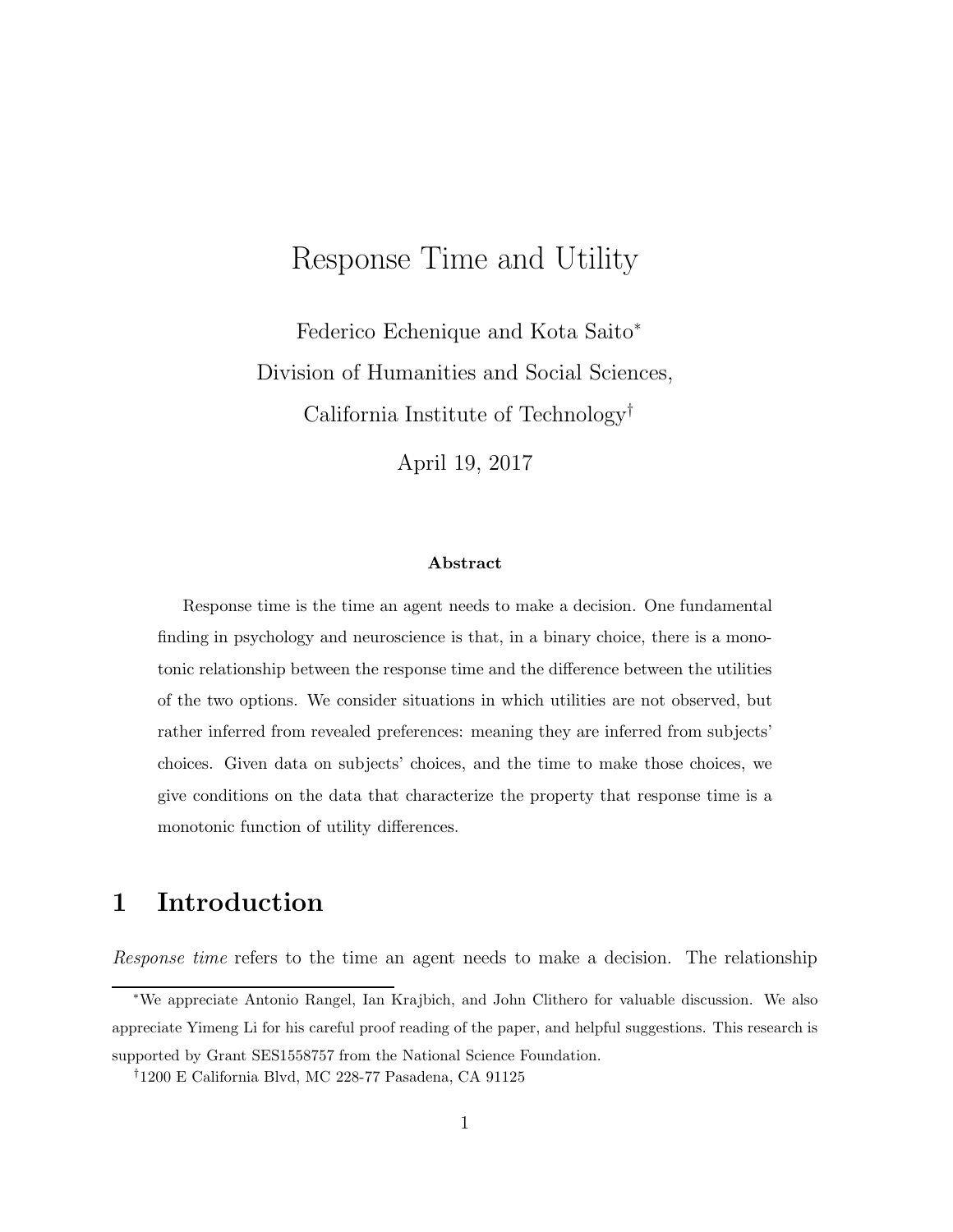between utility and response time has been studied extensively in psychology and neuroscience. (See Luce (1986) and Krajbich et al. (2014) for surveys.)

Consider a binary choice experiment. We consider representations where there is a monotonic relation between response time and the utility difference between the two options. The relation can be monotone decreasing, meaning that subjects' response time is shorter as the difference between the utility of the two options becomes larger, or monotone increasing. A monotone decreasing relation is observed in many binary choice experiments in psychology and neuroscience,  $\frac{1}{1}$ . The monotone decreasing relation can be explained by an agent that is learning the utility differences, so that a large utility difference can be detected more quickly. On the other hand, one can envision a monotone increasing relation when the subject knows the utility difference in advance, but she does not know its sign. The subject may then decide quickly when the difference is small. It simply matters less if she gets the choice wrong.

In either case, decreasing or increasing, there is a monotonic relationship between subjects' response and the difference between the utility of the two options. The purpose of this paper is to provide a formal axiomatic model which describes such monotonic relationships. Our axioms give conceptual foundations for the relation between response time and utility, when utility is not directly observable, and also provide revealed preference tests that can be used on experimental data.

In our model, given is data on agents' choices, and the time taken to make them. We give conditions that describe when data is consistent with the theory that response time is monotonic in utility differences. In a binary choice between x and y, if the agent chooses x over y, then  $t(x, y)$  denotes the response time which the agent needs to make

<sup>1</sup>This finding is based on having estimates of subjects' values for the different options. In classical economic environments, however, one has no access to such "psychometric" estimates of utility (indeed the traditional position is to discourage economists from using them), and must infer utility from choices.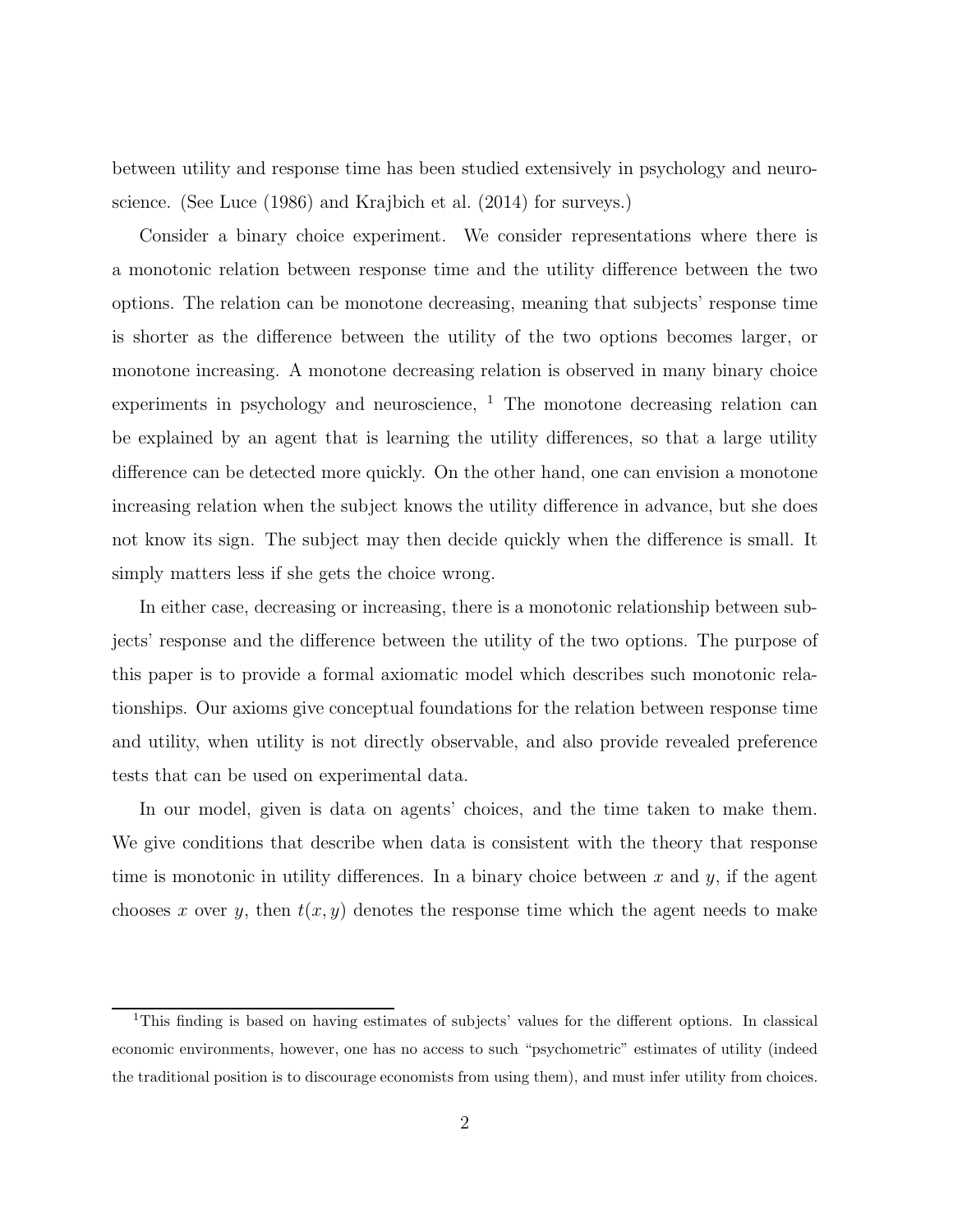the choice. We axiomatize the following response-time representation:

$$
f(t(x, y)) = u(x) - u(y),
$$
\n(1)

where f is a monotonic function and  $u(x) > u(y)$ . We first show an axiomatization for the representation with strictly decreasing  $f$ . Then by flipping inequalities in our axiomatization, we obtain an axiomatization of an alternative representation in which f is strictly increasing.

Our representation with strictly decreasing  $f$  is consistent with several well-known models in psychology and neuroeconomics. In psychology, Pieron's law states that the reaction time t to visual signal is monotonically decreasing in the intensity of the signal:

$$
t = r_0 + k \frac{1}{I^{\beta}},
$$

where I is the intensity of the signal. (See figure 2a of Mansfield  $(1973)$ , figure 3 of Kohfeld (1971), and figure 5 of Kohfeld et al. (1981) for examples of evidence. See Luce (1986) for a survey.) In neuroscience, experimenters have studied economic decision making such as binary choice as in our paper. They use a stochastic model, *Drift Diffusion Model* (DDM) proposed by Ratcliff (1978). DDM predicts that the average response time is decreasing in the utility difference between the two options.

We present three results. First, under a richness assumption of the dataset, we first show that a few simple axioms characterize the representation in (1). Those axioms capture the monotonic relationship between the agent's response time, and the difference between the utility of the two options. For the case of decreasing (increasing) relationship, Monotonicity states that if an agent chooses x over y and y over  $z$  (i.e.,  $x \succ y \succ z$ ), then the response time for him to choose x over z should be shorter (resp. longer) than the response time for him to choose x over y and the response time for him to choose y over  $z$  (i.e.,  $t(x, z) < (resp. >) t(x, y), t(x, z) < (resp. >) t(y, z)).$ 

In second place we turn to finite data sets. Our richness assumption cannot be satisfied with finite data. We provide an axiomatization that is testable with a finite dataset.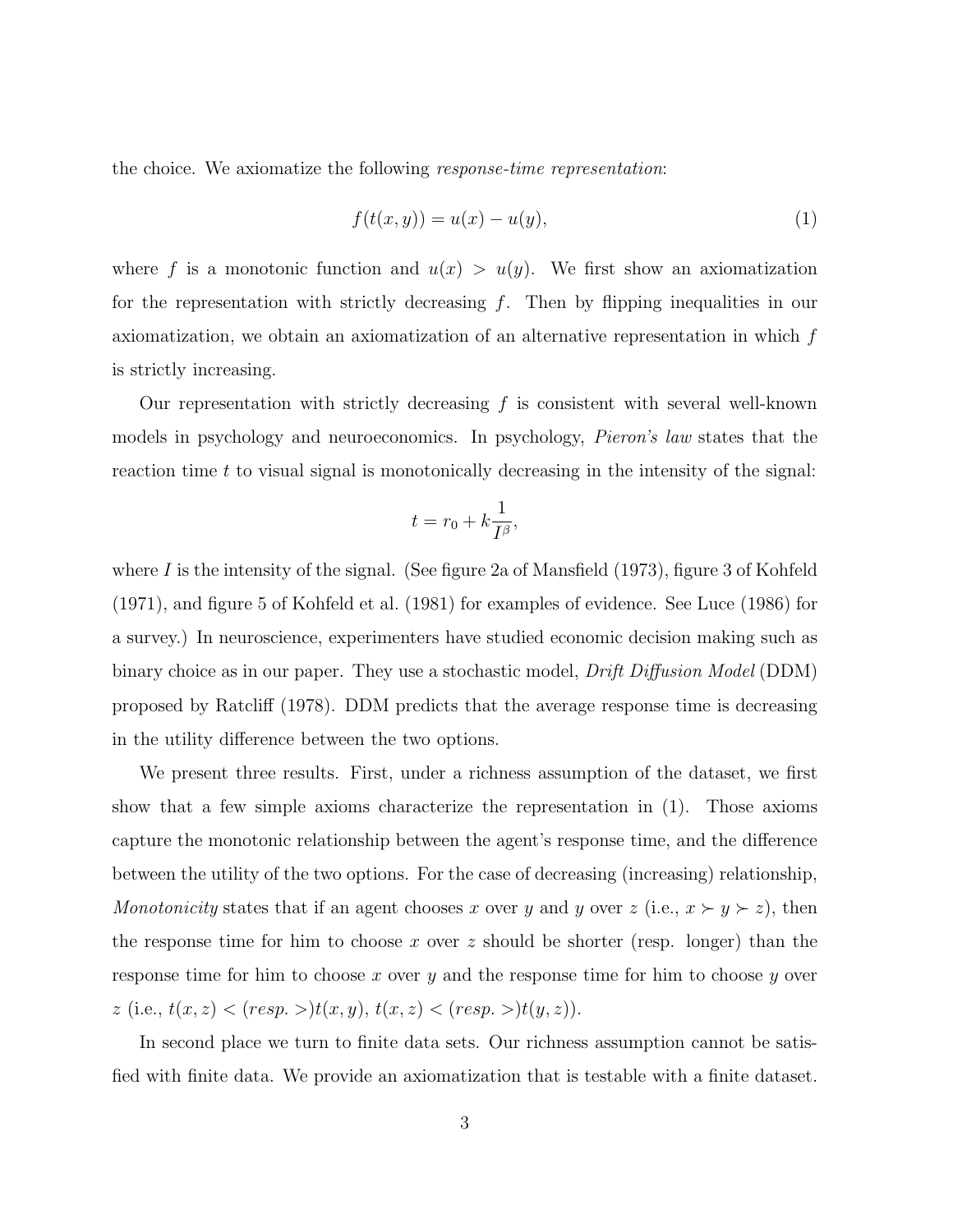We show that Completeness and a stronger version of Monotonicity, which we call *Com*pensation, characterize the response-time representation. (Compensation also implies the standard property of acyclicity commonly used in revealed preference analysis).

In third place, we further generalize the result by dropping Completeness because the axiom may not be satisfied in many experimental designs (it is simply too onerous to present subjects with all pairs of possible options). Then, we show that a stronger version of Compensation alone characterizes the response-time representation. The axiom is easily testable with experimental data.

Ours is the first paper to present an axiomatic study of response time with finite data. Krantz et al. (1971) and Debreu (1958) are the closest precedents within the axiomatic literature, but they assume infinite data and their results do not provide tests for finite datasets. Krantz et al. (1971) provides a general version of our representation. We use their main result to prove a version of our theorem (Theorem 1) under a rich data assumption (see Section 3 for a detailed discussion).

Debreu (1958) studies a model of stochastic choice. His model states that  $p(a, b) \geq$  $p(c, d)$  if and only if  $u(a) - u(b) \ge u(c) - u(d)$  for some function u, where  $p(x, y)$  is the primitive probability that the agent chooses  $x$  over  $y$ . Given Debreu's result, one might think that one can characterize our representation by imposing Debreu's axioms on  $t(x, y)$ , instead of  $p(x, y)$ . However, this transformation does not work because the axiomatization by Debreu (1958) crucially depends on the fact that  $p(x, y) + p(y, x) = 1$ . This must of course be true for a stochastic choice function  $p$ , but it is not true for a response time function t. We define  $t(x, y)$  only when the agent chooses x over y, and the time  $t(x, y)$  can take any positive real value.

One could get around the problem using an isomorphism between Debreu's and our primitives. Doing us does, however, not yield any fruitful results. For example, one could define Debreu's primitive  $p$  from our response time data as follows: Choose  $T$  large enough so that  $T > t(x, y)$  for any  $(x, y) \in \succ$ . Then define  $p_T(x, y) = t(x, y)/T$  and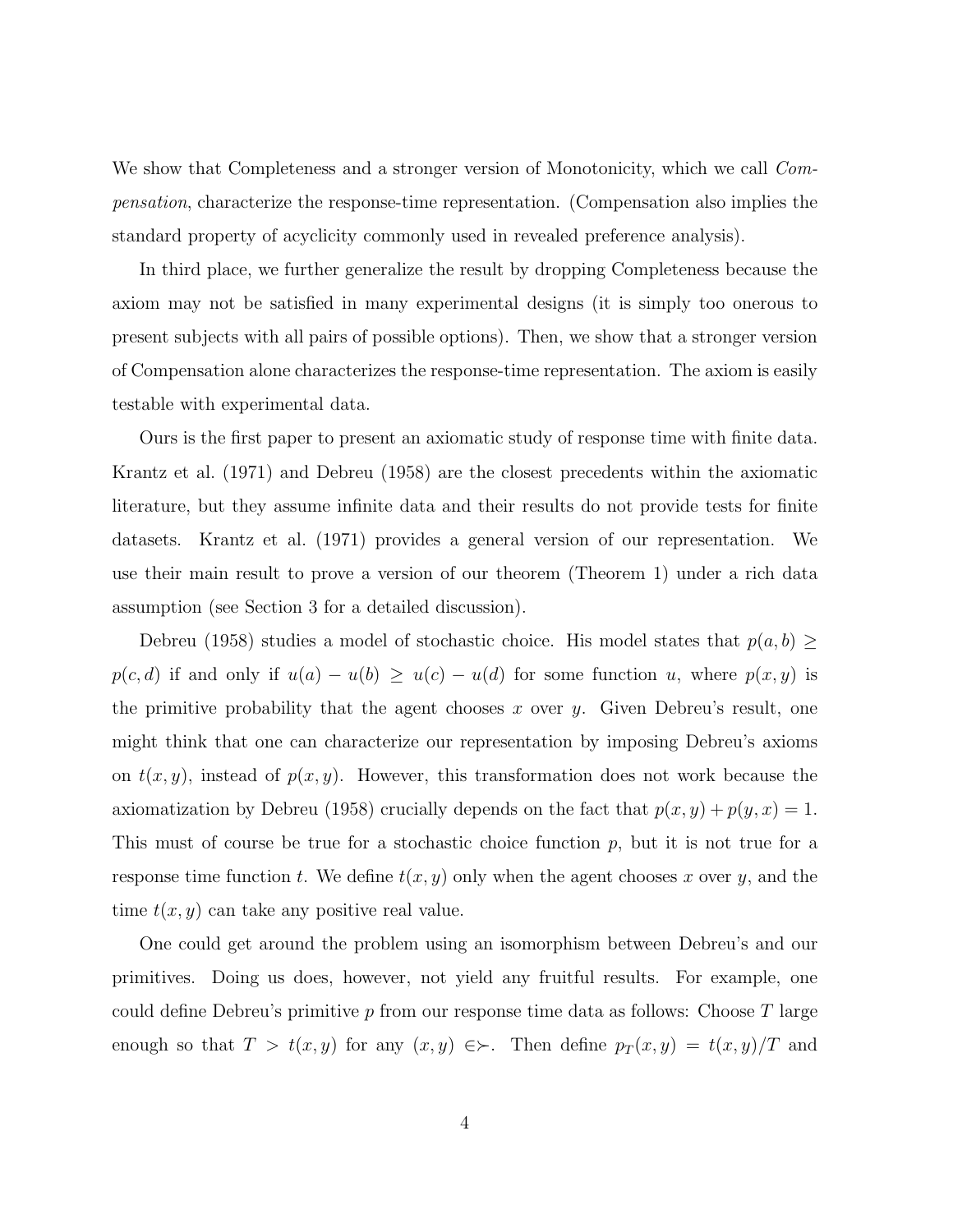$p_T(y, x) = 1 - (t(x, y)/T)$  for any  $(x, y) \in \succ$ . Notice that the definition depends on T and  $p_T(x, y) \neq p_{T'}(x, y)$  whenever  $T \neq T'$ .

The axiomatization by Debreu (1958) implies the following: There exists a response time representation if there exists a positive number  $T$  such that  $p_T$  satisfies Debreu's axioms. Such an axiomatization would not be desirable because whether the data satisfy the axioms depends on the choice of  $T$  and, hence, it is difficult to interpret the axioms in a meaningful way. For example, one of Debreu's axioms is as follows:  $p_T(x, y) \leq p_T(z, w)$ if and only if  $p_T(x, z) \leq p_T(y, w)$ . Suppose that if the agent chooses x over y and z; z over w; and w over y. Then the axiom requires that  $t(x, y) \leq t(z, w)$  if and only if  $t(x, z) \leq T - t(w, y)$ . It is obvious that whether the requirement is satisfied or not depends on the choice of  $T$ . Moreover, one would need to find a  $T$  with which the requirement holds for any  $x, y, z, w$ . Finding such a T is a purely computational exercise and conveys little behavioral meaning.

Another precedent to our paper is Scott  $(1964)$ . Scott considers a finite set X and a quaternary relation  $D$  on  $X$ . He provides a condition on  $D$  under which there exists a real-valued function f on x such that  $xyDzw$  if and only if  $f(x) - f(y) \ge f(z) - f(w)$ . His condition is testable with finite data, although he does not study response time data. Scott's condition does not imply our axiom.

There are several non-axiomatic papers on response times in economics. These are important contributions to the study of response time, but seek different purposes than our paper. The purpose of our axiomatic study is to provide non-parametric tests of response time models, and to provide a basic understanding of the qualitative features behind response time models. The existing literature on response time in economics has a different focus. Wilcox (1993) uses response times to evaluate decision cost in his experiments. Rubinstein (2007) measures response times in his experiments on games, and suggests that choices made instinctively require less response time than choices that require the use of cognitive reasoning. Piovesan and Wengström  $(2009)$  experimentally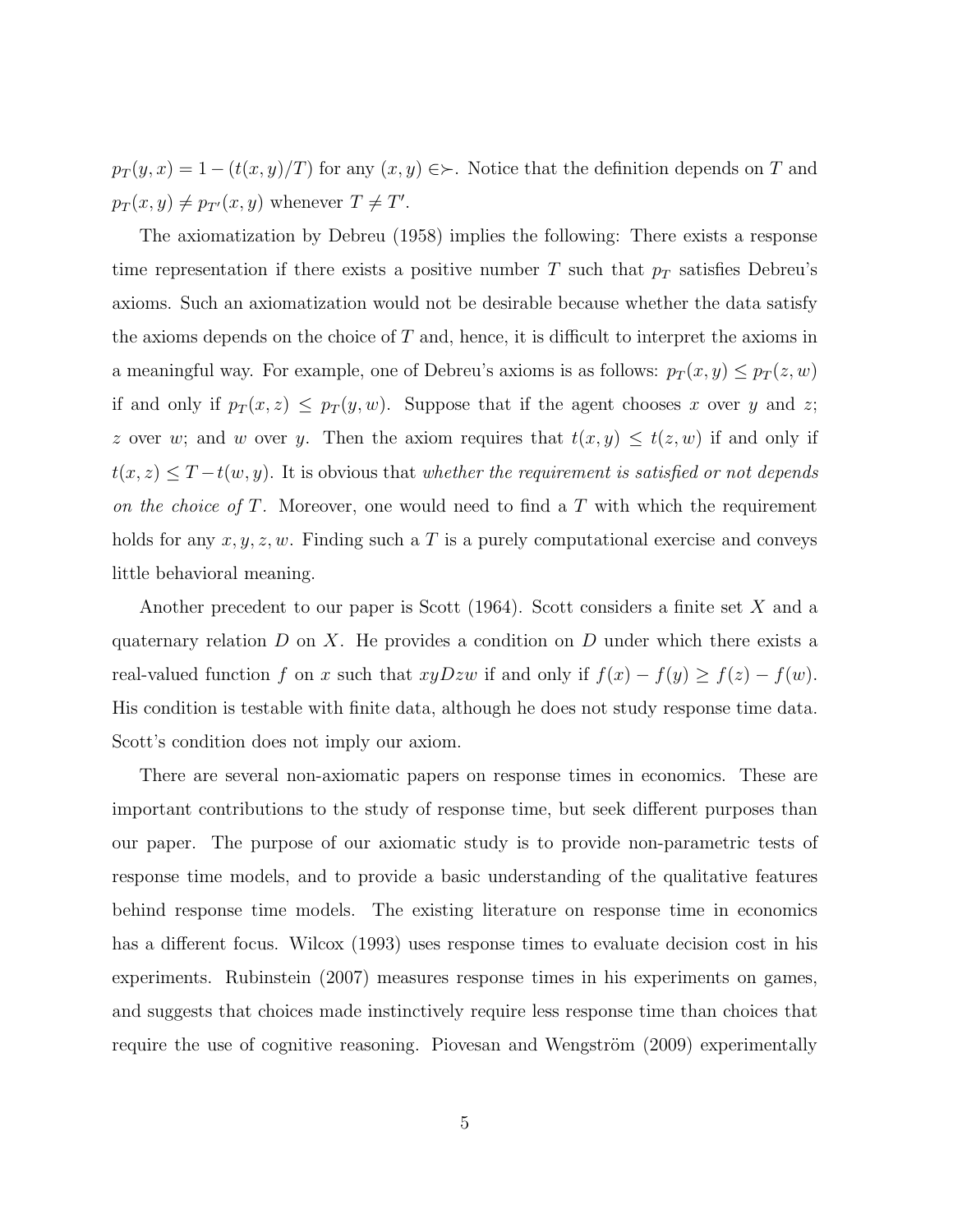show that egoistic subjects make faster decisions than subjects with social preferences. In experiments on single-person decision problems, Rubinstein (2013) measures response times to study mistakes and biases such as Allais's paradox.

Chabris et al. (2009) measure response times in their experiments on intertemporal choices. By assuming linear utility and a specific form of discounting function, they show an inverse relationship between average response times and utility differences. They claim that their evidence is consistent with the models of Gabaix et al. (2006). In the model of Gabaix et al. (2006), an agent uses partially myopic option-value calculations to select their next cognitive operation. More recently, Fudenberg et al. (2015) provide a model of response time. They do not provide an axiomatization of their model, focusing instead on which aspects of optimal sampling are implicitly assumed by the DDM model.

Some recent papers use response time to improve prediction rates. Clithero and Rangel (2013) use response times to predict choices in single-person decision problems. Based on DDM, they made predictions by using response times. Schotter and Trevino (2014) use response times to predict threshold behavior in a simple global game experiment.

Finally, we mention an important limitation of our model. Typically response time data are noisy and look random. Moreover, choices themselves can be random. In this paper, we consider the axiomatization of deterministic choice as a first step. As future research, it would be important to study the case of random choice.

#### 2 Models

Let X be a set and let  $\succ \subset X \times X \times \mathbf{R}_{+}$  be the primitive that describes an agent's choice behavior. The meaning of  $(x, y, t) \in \succ$  is that the agent chooses x over y, and that it takes time t for him to make that decision. We denote this time t by  $t(x, y)$ . (Notice we do not use the notation  $t(y, x)$  unless y is chosen over x.) In this paper, we do not consider indifferences. If we observe a choice of an agent between x and y, we can observe either  $t(x, y)$  or  $t(y, x)$  but not both.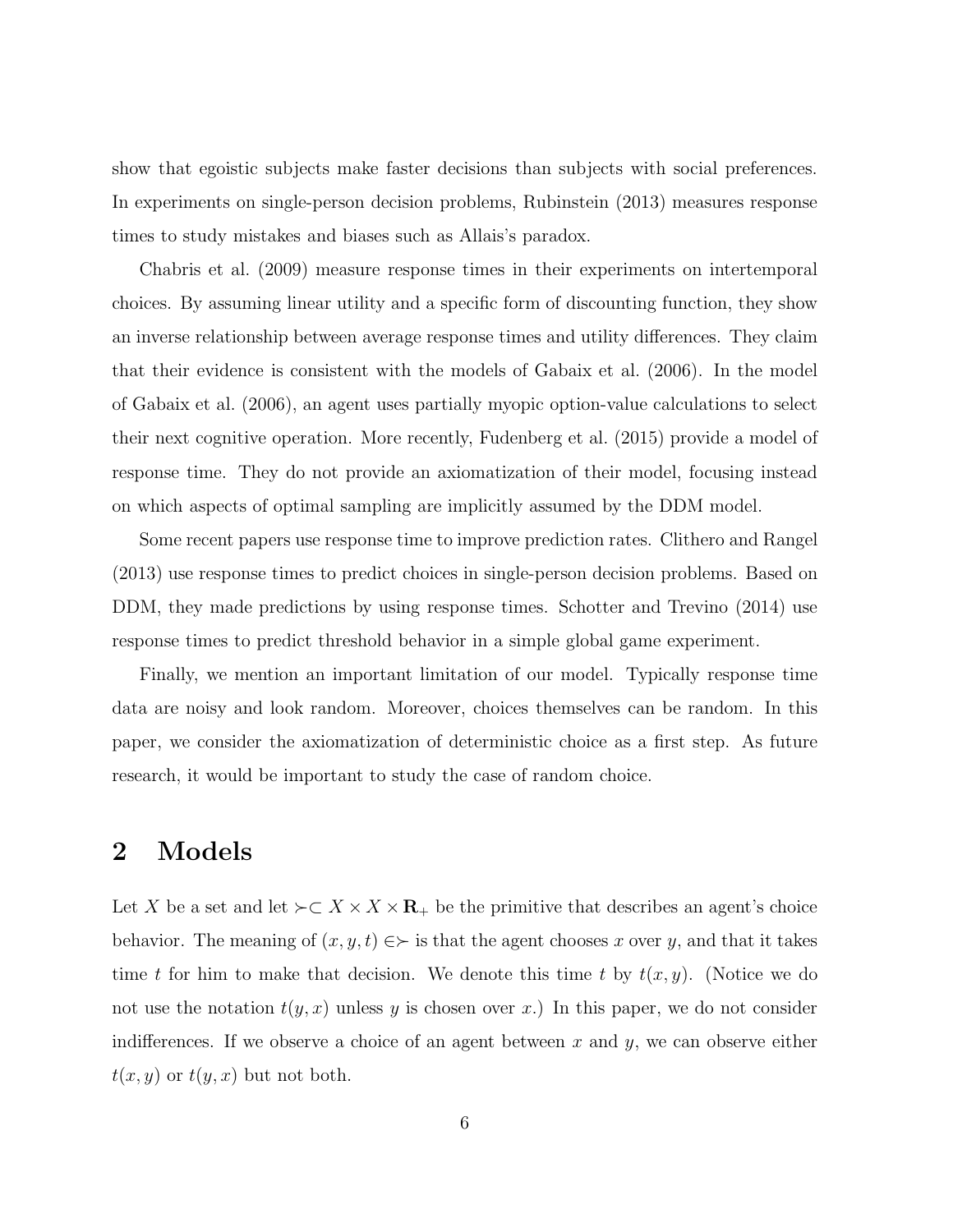We assume that for every  $x, y \in X$  there is at most one  $t \in \mathbf{R}_+$  with  $(x, y, t) \in \succ$ . So we simply write  $x \succ y$  to denote  $(x, y, t) \in \succ$ . We denote by T the set of  $t \in \mathbb{R}_+$  for which there is  $x, y \in X$  such that  $(x, y, t) \in \succ$ .

In the following sections, we provide axiomatizations of the following representation of  $\succ$ : for some utility function  $u: X \to \mathbf{R}$  and a monotonic function  $f: T \to \mathbf{R}$  such that

$$
f(t(x, y)) = u(x) - u(y).
$$
 (2)

We call the representation *response-time representation*.

## 3 Axioms for Rich Data

In this section, we consider rich data. We show that two intuitive axioms (Monotonicity and Time-Transitivity) and weak order characterize the response-time representation, under a "richness" condition. Moreover, we show that the response-time representation has a strong uniqueness property. In this section, the set of outcomes, X, is infinite. In the next section, we provide an axiomatization for finite data.

The first two axioms are standard.

**Axiom 1.** (Completeness): For any distinct  $x, y \in X$ , either  $x \succ y$  or  $y \succ x$ .

Note that the completeness of the strict preference means that we do not allow indifferences.

Axiom 2. (Transitivity): For any  $x, y, z \in X$ , if  $x \succ y$  and  $y \succ z$ , then  $x \succ z$ .

Our next axiom captures the monotonic relationship between response times and the difference in the values of the two options. Consider three options  $x, y, z$  such that  $x \succ$  $y \succ z$ . Then, given a utility representation, and a decreasing relation between utility and response time, the difference  $u(x) - u(z)$  must be larger than the differences  $u(x) - u(y)$ and  $u(y) - u(z)$ . So the monotonically decreasing relationship implies that the response time  $t(x, z)$  must be smaller than  $t(x, y)$  and  $t(y, z)$ . Formally,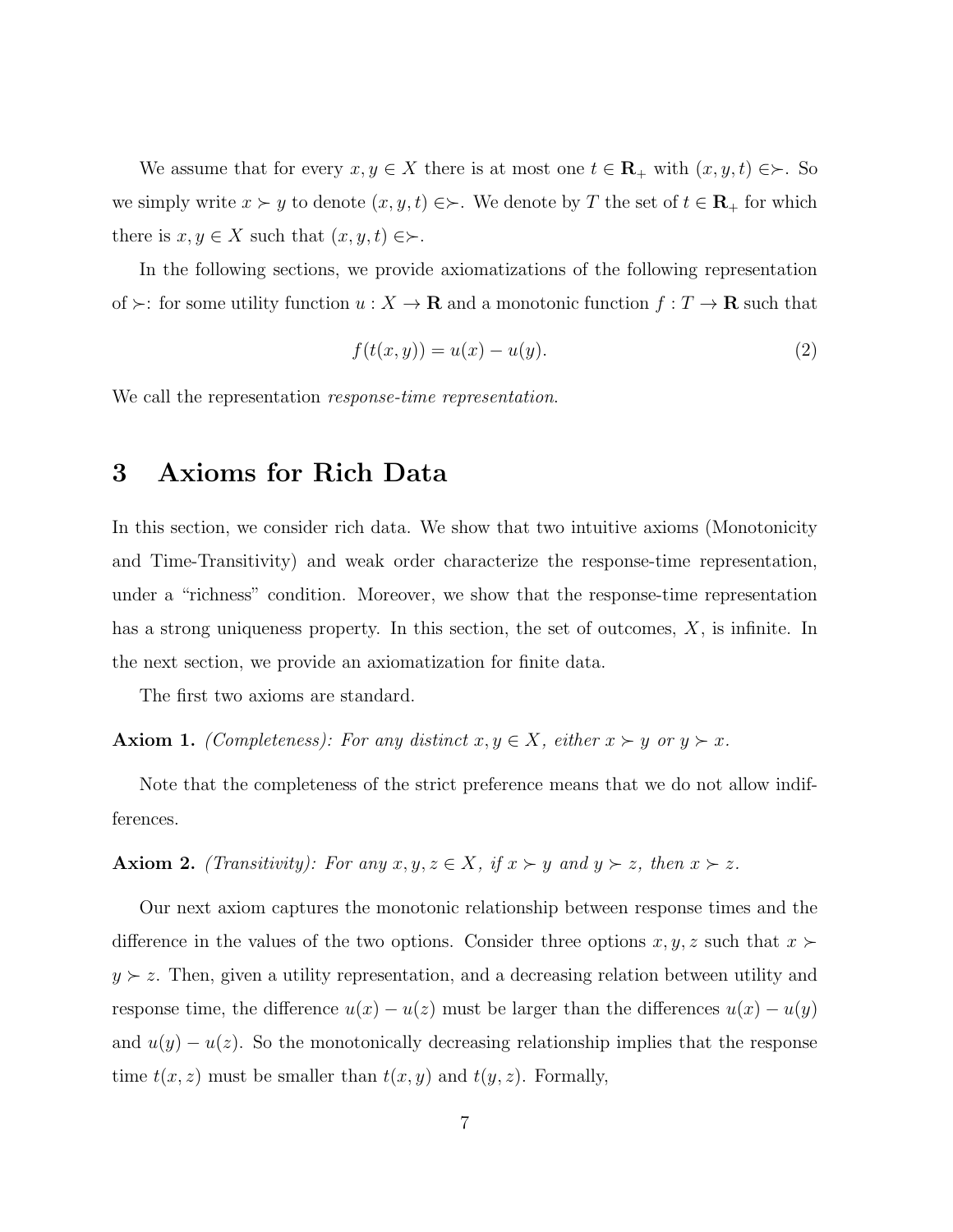Axiom 3. (Decreasing Monotonicity): If  $x \succ y, y \succ z$ , and  $x \succ z$  then  $t(x, z) < t(x, y)$ and  $t(x, z) < t(y, z)$ .

In the same way, the monotonically increasing relationship implies that response time  $t(x, z)$  must be larger than  $t(x, y)$  and  $t(y, z)$ . Formally,

Axiom 4. (Increasing Monotonicity): If  $x \succ y, y \succ z$ , and  $x \succ z$  then  $t(x, z) > t(x, y)$ and  $t(x, z) > t(y, z)$ .

Notice that the above monotonicity axiom implies antisymmetry.<sup>2</sup>

The representation has additional implications, beyond Monotonicity. These originate from the difference structure. Given any x, y, and z; and  $x'$ ,  $y'$ , and  $z'$ , if the response time  $t(x, y)$  is smaller than  $t(x', y')$ ; and  $t(y, z)$  is smaller than  $t(y', z')$ , then by the monotonic decreasing (increasing) relationship between response time and utility differences, the utility difference  $u(x) - u(y)$  must be larger (resp. smaller) than  $u(x') - u(y')$ ; and  $u(y) - u(z)$  must be larger (resp. smaller) than  $u(y') - u(z')$ . Therefore, by adding the two differences, we have that the utility difference  $u(x) - u(z)$  is larger (resp. smaller) than  $u(x') - u(z')$ . Hence, by the monotonic relationship again, the response time  $t(x, z)$ must be smaller than  $t(x', z')$ . Our reasoning suggests the following axiom.

Axiom 5. (Time Transitivity): If  $t(x, y) \le t(x', y')$  and  $t(y, z) \le t(y', z')$ , then  $t(x, z) \le$  $t(x', z').$ 

Notice that  $t(x, z)$  is well defined because of transitivity; the fact that  $t(x, y)$  and  $t(y, z)$  are well defined imply  $x \succ y$  and  $y \succ z$ , so we have  $x \succ z$ .

The next two axioms require that the data are rich enough. To explain the first axiom, consider the case of a monotonic deceasing relation between response times and utility differences. Suppose that  $t(x, y) < t(x', y')$ . Then the axiom says that by making y (as z) close enough to x or by making  $x$  (as  $w$ ) close enough to  $y$ , we can make the response time larger and make it exactly equal to  $t(x', y')$ .

<sup>&</sup>lt;sup>2</sup>If  $x > x$ , then the monotonicity implies  $t(x, x) > t(x, x)$ , which is a contradiction.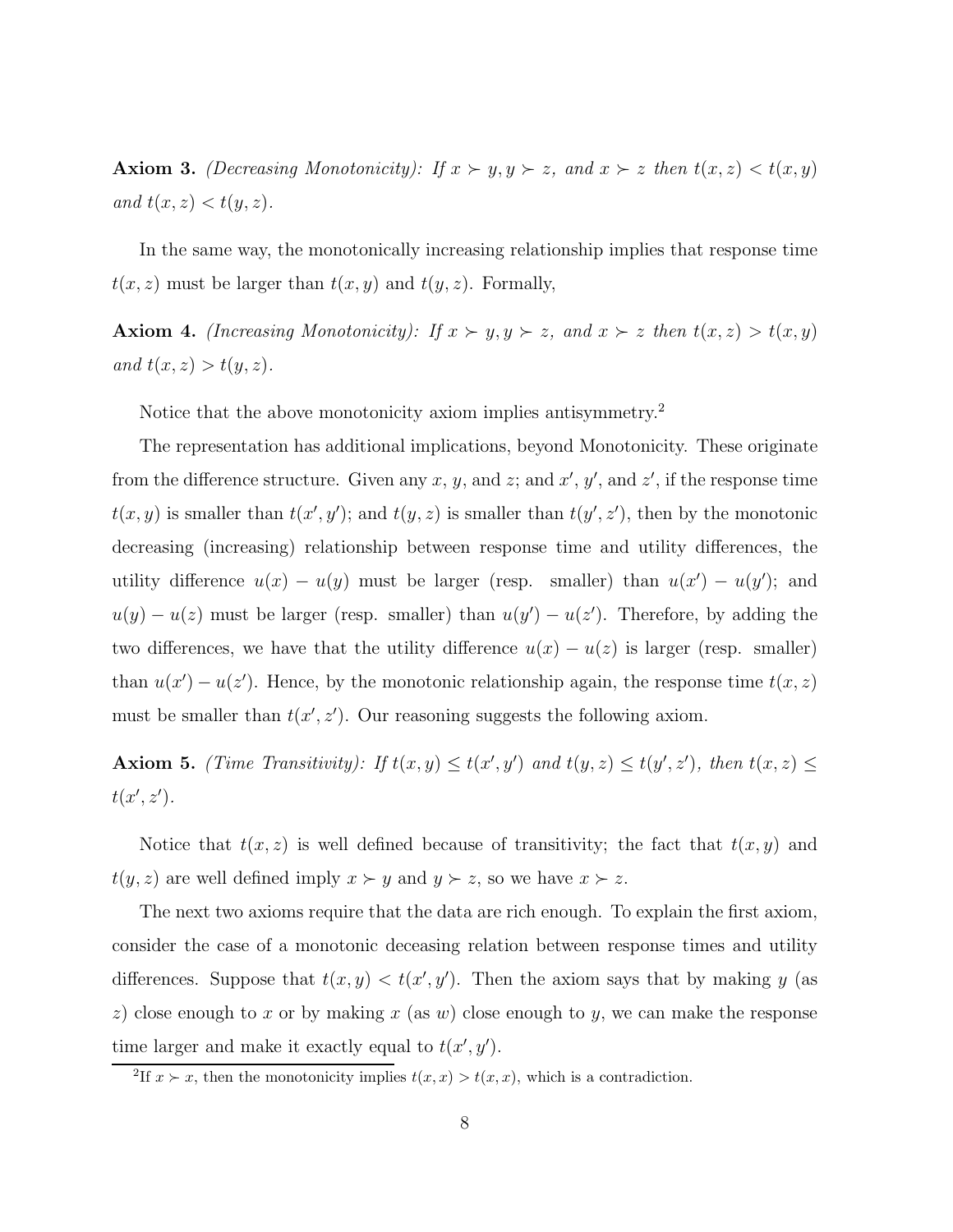**Axiom 6.** (Richness): If  $t(x, y) < t(x', y')$ , then there exist  $z, w \in X$  such that  $t(x, z) =$  $t(x', y') = t(w, y).$ 

The last axiom has a flavor of an Archimedian axiom. The axiom says that no matter how small a utility difference  $u(x) - u(y)$  is, by "multiplying" the difference we can make it larger than a utility difference  $u(z) - u(w)$ , no matter how large is it. Since we do not observe the utility itself, instead of multiplying, we consider a sequence  $x_1, \ldots, x_n$  such that  $u(x_{i+1}) - u(x_i)$  is equal to  $u(x) - u(y)$  for all i. Hence, the total utility difference  $u(x_n) - u(x_1)$  is a multiplication of  $u(x) - u(y)$ . The axiom says that by considering such a sequence long enough we can make  $u(x_n) - u(x_1)$  larger than  $u(z) - u(w)$ .

By using the monotonic relation between response time and utility differences, we have that  $u(x_{i+1}) - u(x_i) = u(x) - u(y)$  if and only if  $t(x_{i+1}, x_i) = t(x, y)$ . Moreover, if there is monotonic decreasing (increasing) relationship,  $u(x_n) - u(x_1) > u(z) - u(w)$  if and only if  $t(z, w) >$  (resp.  $\langle t(x_n, x_1) \rangle$ . We can formalize the axiom for each case as follows:

**Axiom 7.** (Decreasing Archimedean): For any  $x, y, z, w \in X$  such that  $x \succ y$  and  $z \succ w$ , there exist  $x_1, \ldots, x_n \in X$  such that  $x_{i+1} \succ x_i$ ,  $t(x_{i+1}, x_i) = t(x, y)$  for all  $i \leq n-1$ , and  $t(z, w) > t(x_n, x_1).$ 

**Axiom 8.** (Increasing Archimedean): For any  $x, y, z, w \in X$  such that  $x \succ y$  and  $z \succ w$ , there exist  $x_1, \ldots, x_n \in X$  such that  $x_{i+1} \succ x_i$ ,  $t(x_{i+1}, x_i) = t(x, y)$  for all  $i \leq n-1$ , and  $t(z, w) < t(x_n, x_1)$ .

The two axioms above are different only in that  $t(z, w) > t(x_n, x_1)$  in the first axiom and  $t(z, w) < t(x_n, x_1)$  in the second axiom.

**Theorem 1.** Under Richness and Decreasing (Increasing) Archimedian,  $\succ$  satisfies Completeness, Transitivity, Decreasing (resp. Increasing) Monotonicity, and Time-Transitivity, if and only if there exists a function  $u : X \to \mathbf{R}$  and a strictly decreasing (resp. increasing) function  $f: T \to \mathbf{R}$  such that

$$
x \succ y \Leftrightarrow u(x) > u(y),
$$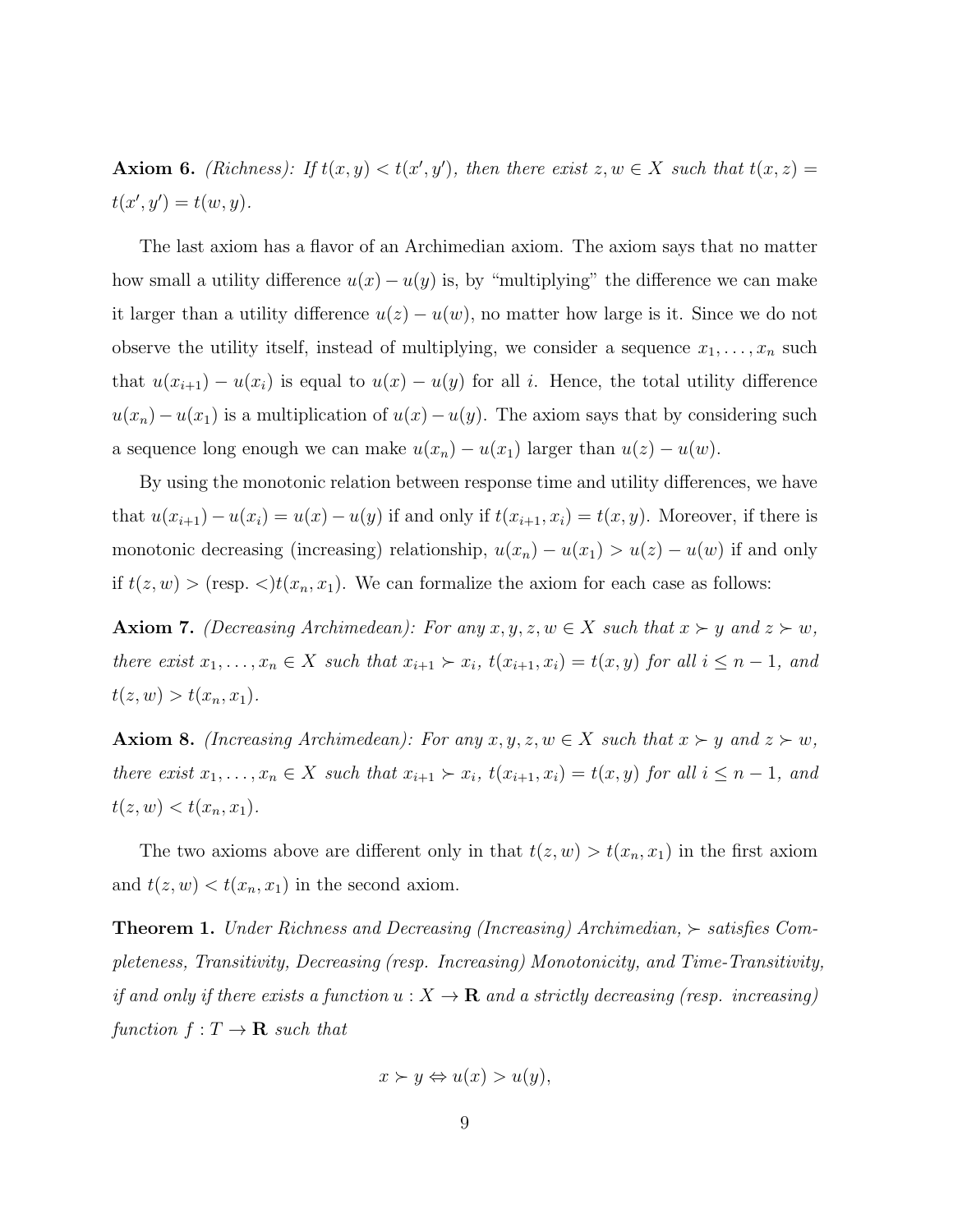and

$$
u(x) - u(y) = f(t(x, y)).
$$

Moreover, if  $\succ$  has two different representations  $(u, f)$  and  $(v, g)$ , then there exists a positive number  $\alpha$  and a real number  $\beta$  such that  $u = \alpha v + \beta$  and  $f(t) = \alpha g(t)$  for all  $t \in T$ .

**Proof of Theorem** 1: The necessity of the axioms is obvious. So we provide the proof for sufficiency. We provide the proof for the case of strictly decreasing  $f$ .

For all  $x, y, z, w \in X$  such that  $x \succ y$  and  $z \succ w$ , define

$$
(x, y) \succsim' (z, w) \text{ if and only if } t(x, y) \le t(z, w). \tag{3}
$$

By definition  $\succsim'$  is complete and transitive relation. We will show the following properties of  $\succsim'$ .

#### Claim:

- (i) if  $x \succ y, y \succ z$ , and  $x \succ z$ , then  $(x, z) \succsim' (x, y)$  and  $(x, z) \succsim' (y, z)$ ;
- (ii) if  $(x, y) \succsim' (x', y')$  and  $(y, z) \succsim' (y', z')$ , then  $(x, z) \succsim' (x', z')$ ;
- (iii) if  $(x, y) \succ' (z, w)$ , then there exist  $w', w'' \in X$  such that  $(x, w') \sim' (z, w) \sim' (w'', y)$ ;
- (iv) for any sequence  $\{x_i\} \subset X$ , if
	- (a)  $x_{i+1} \succ x_i$  for all i,
	- (b)  $(x_{i+1}, x_i) \sim' (x_2, x_1)$  for all *i*,
	- (c) there exists  $y, z \in X$  such that  $y \succ z$  and  $(y, z) \succ' (x_i, x_1)$  for all i,

then the sequence  $\{x_i\}$  is finite.

Proof. Note that (i) follows from Decreasing Monotonicity. (ii) follows from Time-Transitivity. (iii) follows from Richness. To see that (iv) follows from Decreasing Archimedean,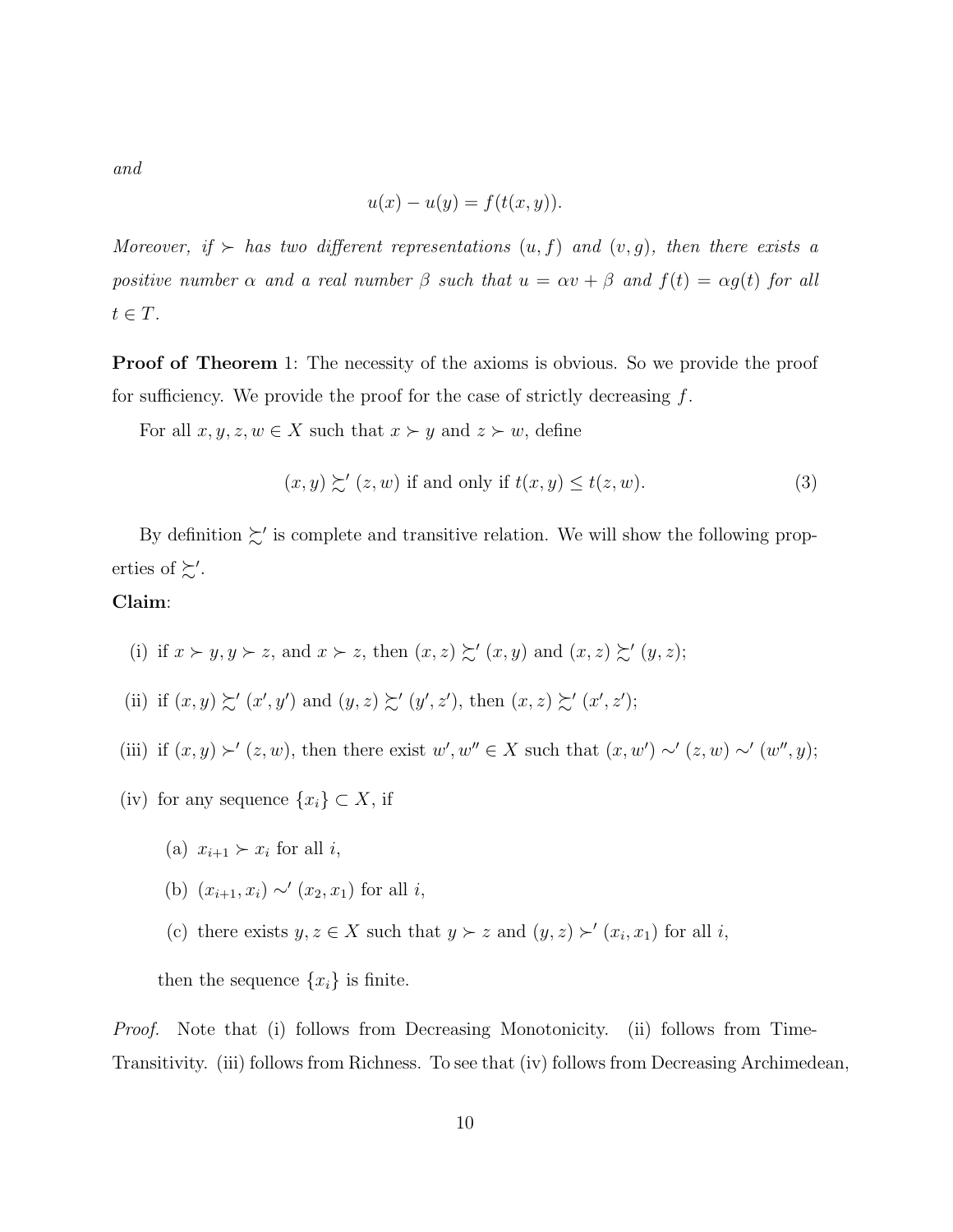suppose (iv) does not hold. Then, there exists an infinite sequence  ${x_i}_{i=1}^{\infty} \subset X$  and  $(z, w) \in \succ$  such that  $x_{i+1} \succ x_i$ ,  $t(x_{i+1}, x_i) = t(x_2, x_1)$  for all i, and  $t(z, w) < t(x_i, x_1)$  for all i.

By Decreasing Archimedean, on the other hand, there exists a sequence  $\{y_i\}_{i=1}^n$  ⊂ X such that  $y_{i+1} > y_i$ ,  $t(y_{i+1}, y_i) = t(x_2, x_1)$  for all i, and  $t(z, w) > t(y_n, y_1)$ . Since  $t(y_{i+1}, y_i) = t(x_2, x_1) = t(x_{i+1}, x_i)$  for all i, by using Time-Transitivity repeatedly, we obtain  $t(x_n, x_1) = t(y_n, y_1)$ . Hence,  $t(z, w) < t(x_n, x_1) = t(y_n, y_1) < t(z, w)$ , which is a contradiction.  $\Box$ 

By Claim, Theorem 4 (Krantz et al. (1971), Theorem 1, p147) shows that there exists a function  $\phi: X \to \mathbf{R}$  such that  $(x, y) \succsim' (z, w)$  if and only if  $\phi(x) - \phi(y) \ge \phi(z) - \phi(w)$ . Moreover, for any  $x, y \in X$  such that  $x \succ y$ , we have  $\phi(x) > \phi(y)$ . Furthermore, if there exists another  $\phi'$  satisfies the condition, then there exists a positive number  $\alpha$  and a real number  $\beta$  such that  $\phi' = \alpha \phi + \beta$ . (See Appendix B for the complete statement of the theorem by Krantz et al. (1971).)

For all  $x \in X$ , define

$$
u(x) = \phi(x).
$$

For any  $x, y \in X$  such that  $x \succ y$ , we have  $\phi(x) > \phi(y)$ , so that  $u(x) > u(y)$ . By Completeness, we have  $x \succ y \Leftrightarrow u(x) > u(y)$ .

For all  $x, y \in X$  such that  $x \succ y$ , we can define a function  $f: T \to \mathbf{R}$  as follows:

$$
f(t(x, y)) = \phi(x) - \phi(y).
$$

Then we have  $f(t(x, y)) = u(x) - u(y)$ . To see that f is well defined notice that

$$
t(x,y) = t(z,w) \Leftrightarrow (x,y) \sim' (z,w) \Leftrightarrow \phi(x) - \phi(y) = \phi(z) - \phi(w) = f(t(x,y)) = f(t(z,w)),
$$

where  $(x, y) \sim'(z, w)$  means  $(x, y) \succsim'(z, w)$  and  $(z, w) \succsim'(x, y)$ .

To show that f is strictly decreasing, choose any  $s, s' \in T$ . Then, there exist  $x, y, x', y' \in$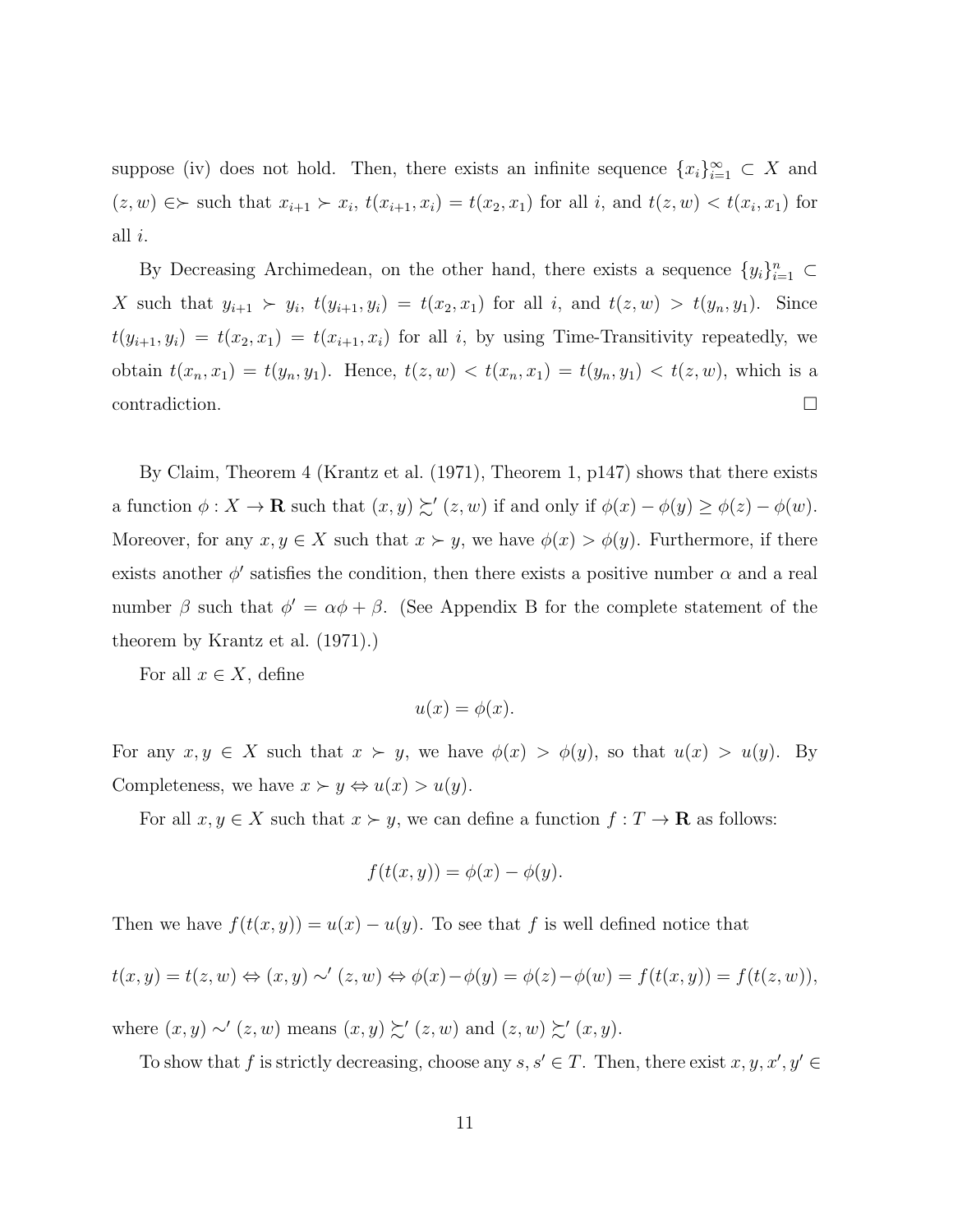X such that  $s = t(x, y)$  and  $s' = t(x', y')$ . Then,

$$
s \ge s' \Leftrightarrow t(x, y) \ge t(x', y')
$$
  
\n
$$
\Leftrightarrow (x', y') \succsim' (x, y)
$$
  
\n
$$
\Leftrightarrow \phi(x') - \phi(y') \ge \phi(x) - \phi(y)
$$
  
\n
$$
\Leftrightarrow f(t(x', y')) \ge f(t(x, y))
$$
  
\n
$$
\Leftrightarrow f(s') \ge f(s).
$$

So  $f$  is strictly decreasing. The uniqueness result immediately follows from Theorem  $4$ (Krantz et al. (1971), Theorem 1, p147).

The proof for the axiomatization of the representation in which  $f$  is strictly increasing is almost identical. In the definition (3), we need to flip the inequality as follows:

$$
(x, y) \succsim' (z, w)
$$
 if and only if  $t(x, y) \ge t(z, w)$ .

Then by flipping inequality consequently, we can obtain the proof for the case of strictly  $\frac{1}{2}$  increasing  $f$ .

## 4 Axioms for Finite Data

In the previous section we worked with infinite data. Axioms 6 and 7 or 8 require that the data must be infinite. Since typical experimental data are finite, we provide an axiomatization for finite data in this section.

In Section 4.1, we maintain Completeness. We show that Completeness and a stronger version of acyclicity, which we call Decreasing (Increasing) Compensation, characterize the response-time representation.

In Section 4.2, we drop Completeness. We show that a stronger version of Decreasing (Increasing) Compensation characterize the response-time representation.

#### 4.1 Axioms for Finite and Complete Data

In this section, we assume Completeness as follows: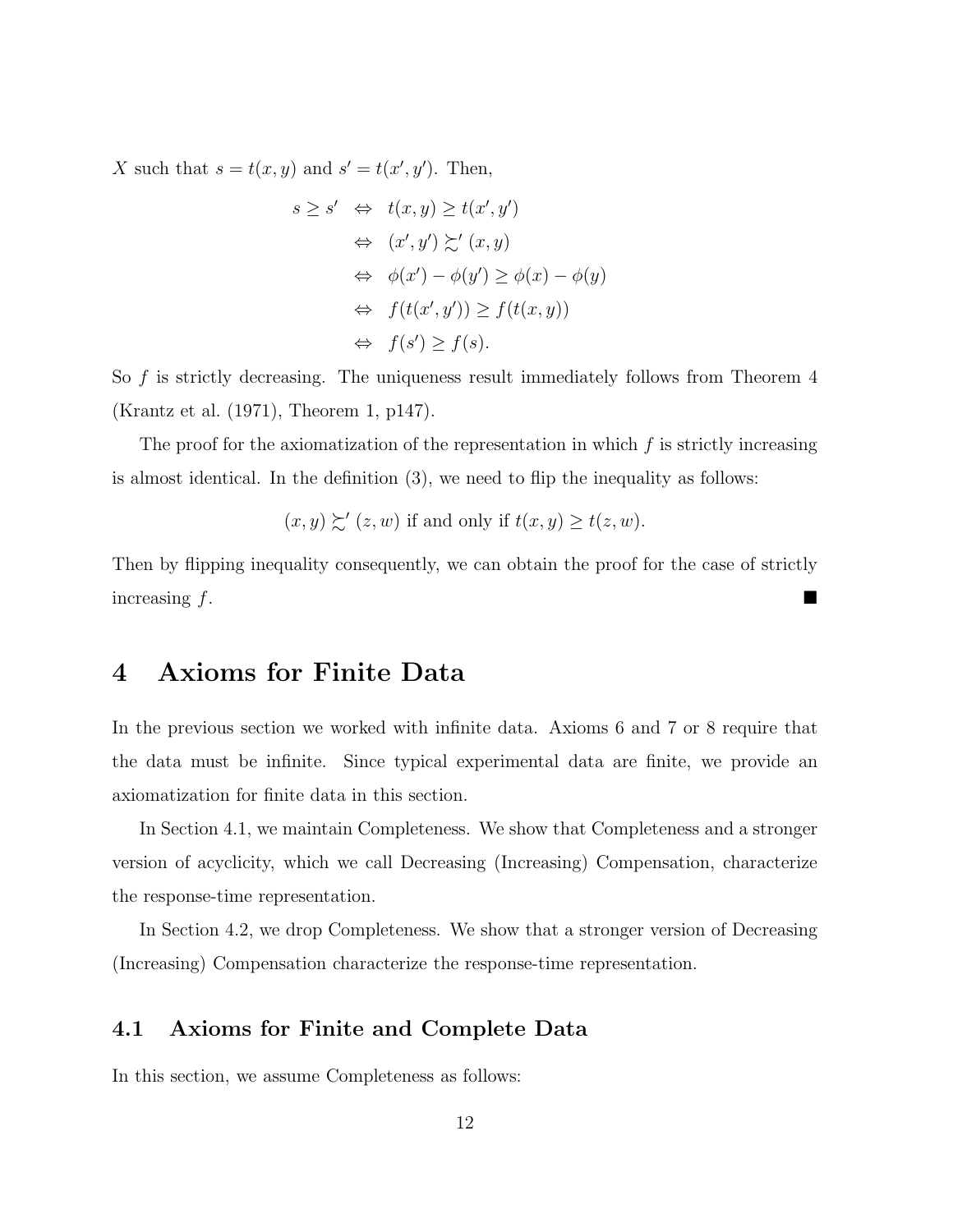Axiom 9. (Completeness): For any two distinct  $x, y \in X$ ,  $x \succ y$  or  $y \succ x$ .

We need one more axiom, which is a stronger version of acyclicity. To state the axiom, we need some preliminary definitions.

**Definition 1.** A sequence  $(x_i)_{i=1}^n$  is called a cycle if  $x_1 = x_n$  and for all i either  $x_i \succ x_{i+1}$ or  $x_{i+1} \succ x_i$  for all  $i = 1, \ldots, n-1$ .

**Definition 2.** Given a cycle  $(x_i)_{i=1}^n$ , a decreasing (increasing) compensation is a one-toone function  $\pi$  that maps any pair  $(x_i, x_{i+1})$  with  $x_i \succ x_{i+1}$  into some pair  $(x_{i'}, x_{i'+1}) \equiv$  $\pi(x_i, x_{i+1})$  with  $x_{i'+1} \succ x_{i'}$  and  $t(x_{i'+1}, x_{i'}) \le (resp. \ge) t(x_i, x_{i+1}).$ 

*Remark*. If there is no pair  $(x_i, x_{i+1})$  such that  $x_i > x_{i+1}$ , we regard the empty function (i.e. the function that is the empty set in the set-theoretic notion of a function) as a decreasing (and increasing) compensation.

We call a pair  $(x_i, x_{i+1})$  in a cycle an *improvement* if  $x_{i+1} \succ x_i$ , and a *worsening* if  $x_i \succ x_{i+1}$ . We say that an improvement  $(x_{i'}, x_{i'+1})$  compensates a worsening  $(x_i, x_{i+1})$ if  $t(x_{i'+1}, x_{i'}) \leq t(x_i, x_{i+1})$ . The idea in compensation is that the utility loss when we go from  $x_i$  to  $x_{i+1}$  is compensated by the utility gain when we go from  $x_{i'}$  to  $x_{i'+1}$ . To see this interpretation, notice that for the case of a monotonically decreasing relation between time and utility differences,  $t(x_{i'+1}, x_{i'}) \leq t(x_i, x_{i+1})$  implies that the utility loss when moving from  $x_i$  to  $x_{i+1}$  is weakly smaller than the utility gain when moving from  $x_{i'}$  to  $x_{i'+1}$ . For the case of a monotonically increasing relation,  $t(x_{i'+1}, x_{i'}) \ge t(x_i, x_{i+1})$ implies that the utility loss by moving from  $x_i$  to  $x_{i+1}$  is weakly smaller than the utility gain by moving from  $x_{i'}$  to  $x_{i'+1}$ .

**Definition 3.** Given a cycle  $(x_i)_{i=1}^n$ , a decreasing (increasing) compensation  $\pi$  is said to be a decreasing (resp. increasing) overcompensation if  $(i)$  there exists i such that  $t(\pi(x_i, x_{i+1}))$  < (resp. >)  $t(x_i, x_{i+1})$  or (ii) there exists i' with with  $x_{i'+1}$   $\succ x_{i'}$  while  $(x_{i'}, x_{i'+1}) \notin range \pi$ .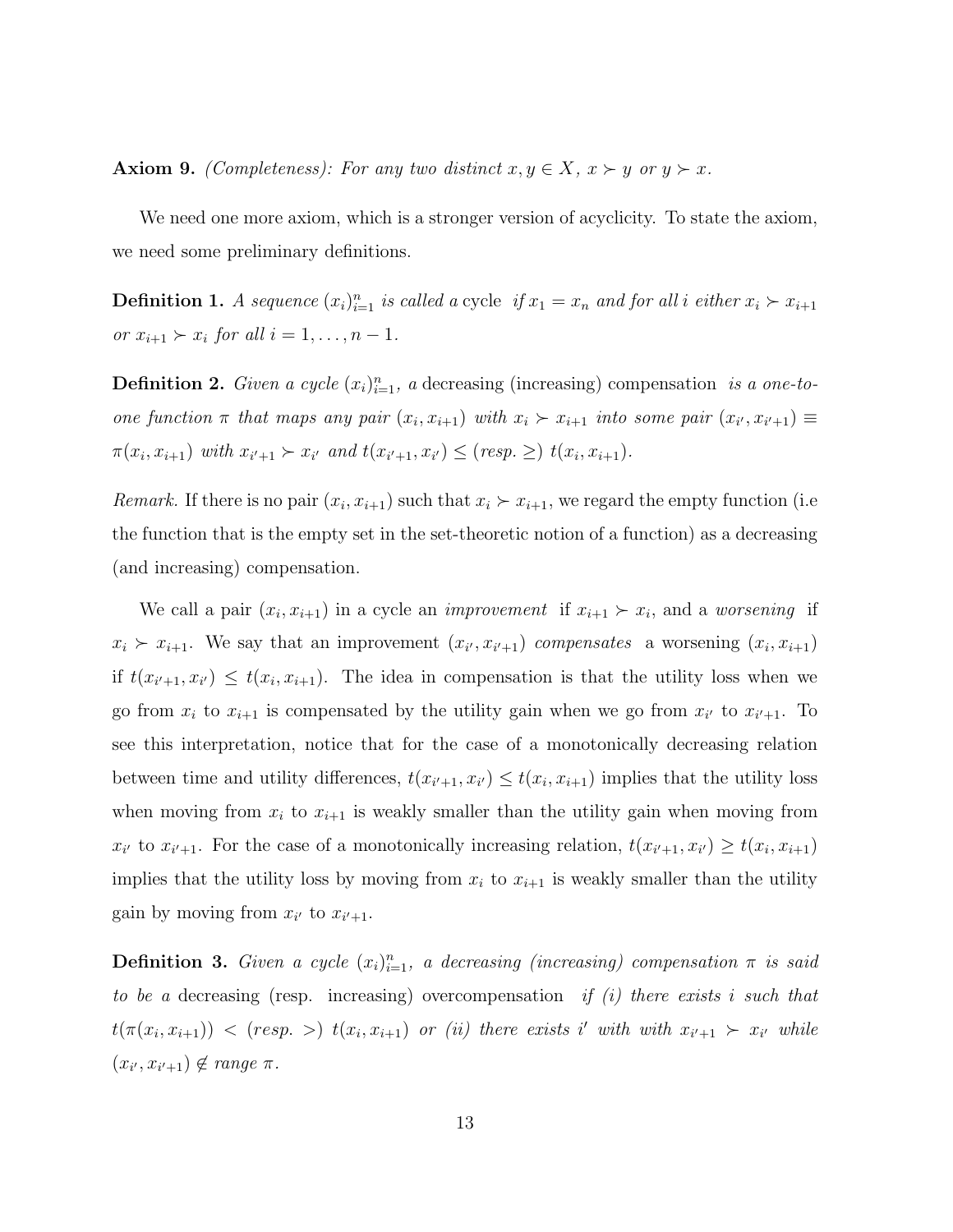If  $\pi$  is an overcompensation, then (i) for some i, the utility loss by moving from  $x_i$ to  $x_{i+1}$  is strictly smaller than the utility gain by moving from  $x_{i'}$  to  $x_{i'+1}$  or (ii) there is some utility gain by moving from  $x_{i'}$  to  $x_{i'+1}$ , which is not used to compensate utility losses. Given a cycle  $(x_i)_{i=1}^n$ , we must have

$$
0 = \sum_{i=1}^{n} u(x_i) - u(x_{i+1}) = \left(\sum_{i:x_i \succ x_{i+1}} u(x_i) - u(x_{i+1})\right) - \left(\sum_{i:x_{i+1} \succ x_i} u(x_{i+1}) - u(x_i)\right).
$$

In the case of a decreasing (increasing) relation between response time and utility differences, if a decreasing (resp. increasing) compensation exists, then the second sum is larger than the first sum, so it cannot add up to zero. Therefore, there should not exist an overcompensation. This means that the following axioms are necessary for each case.

Axiom 10. (Decreasing Compensation) There is no cycle with a decreasing overcompensation.

Axiom 11. *(Increasing Compensation)* There is no cycle with an increasing overcompensation.

*Remark.* Observe that these axioms imply that one cannot have a cycle  $(x_i)$  with  $x_{i+1} > x_i$ for all  $i = 1, \ldots, n - 1$ . The reason is that such a cycle admits the empty function as a compensation.

The main result of this section is to show that the axioms are also sufficient.

**Theorem 2.** A binary relation  $\succ$  satisfies Completeness and Decreasing (Increasing) Compensation if and only if there exists a function  $u : X \to \mathbf{R}$  and a strictly decreasing (resp. increasing) function  $f: T \to \mathbf{R}$  such that

$$
x \succ y \Leftrightarrow u(x) > u(y),\tag{4}
$$

and moreover that

$$
u(x) - u(y) = f(t(x, y)).
$$
\n(5)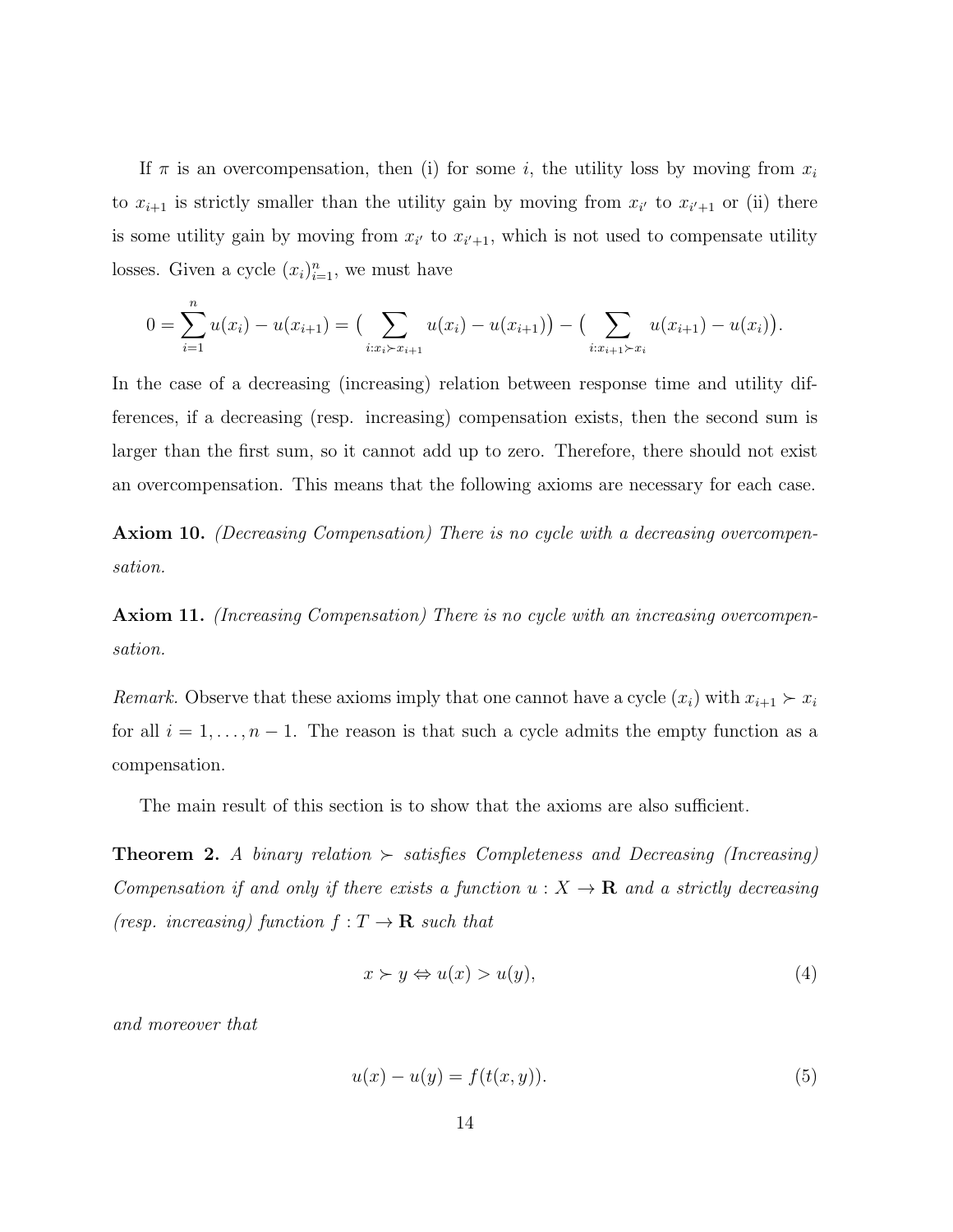Remark. Notice that if we do not require that f is decreasing (or increasing), then the response-time representation only requires the existence of utility representation (4) and the condition that  $t(x, y) = t(z, y) \implies u(x - u(y)) = u(z) - u(y)$ . Given these conditions, once we have u satisfying  $(4)$ , we can define f by  $(5)$ .

**Proof of Theorem 2:** The necessity is obvious. The proof of the sufficiency depends on the proof of Theorem 3 in the next section. In Theorem 3, we will show that Strong Decreasing (resp. Increasing) Compensation is equivalent to a response-time representation. The representation is slightly weaker than the representation in Theorem 2 in that Theorem 3 requires only  $x \succ y \Rightarrow u(x) > u(y)$ . However, under Completeness, this implies that  $x \succ y \Leftrightarrow u(x) > u(y)$ . It suffices to show that under Completeness, Decreasing (Increasing) Compensation implies Strong Decreasing (resp. Increasing) Compensation.

To show the claim, we show that if there exists a collection  $\{(x_i^k)_{i=1}^{n_k} : k = 1, \ldots, K\}$ of cycles with an overcompensation  $\pi$ , then there exists a cycle  $(x_i)_{i=1}^n$  with an overcompensation  $\hat{\pi}$ .

We will construct a cycle  $(x_i)_{i=1}^n$  as follows. Define

$$
x_1 = x_1^1, \dots, x_{n_1} = x_{n_1}^1,
$$
  

$$
x_{n_1+1} = x_1^2, \dots, x_{n_1+n_2} = x_{n_2}^2, x_{n_1+n_2+1} = x_1^1.
$$

Similarly, for all  $k = 2, 3, \ldots, K - 1$ , define

$$
x_{n_1+\cdots+n_k+k}=x_1^{k+1},\ldots,x_{n_1+\cdots+n_k+n_{k+1}+k-1}=x_{n_{k+1}}^{k+1},x_{n_1+\cdots+n_k+n_{k+1}+k}=x_1^1.
$$

By Completeness, we obtain the cycle  $(x_i)_{i=1}^{n_1 + \dots + n_K + K-1}$ .

Now we will define an overcompensation  $\hat{\pi}$  by extending  $\pi$ . Notice that the cycle  $(x_i)_{i=1}^{n_1+\cdots+n_K+K-1}$  contains more edges than the collection  $\{(x_i^k)_{i=1}^{n_k}: k = 1,\ldots,K\}$  of cycles. Define  $\hat{\pi} = \pi$  on the all pairs of worsening in the collection  $\{(x_i^k)_{i=1}^{n_k} : k = 1, \ldots, K\}$ of cycles. In the cycle  $(x_i)_{i=1}^{n_1+\cdots+n_K+K-1}$ , we have new edges from  $x_1^1$  to  $x_1^k$  and  $x_1^k$  to  $x_1^1$  for all  $k = 2, ..., K$ . By Completeness, we have either  $x_1^1 \succ x_1^k$  or  $x_1^k \succ x_1^1$  for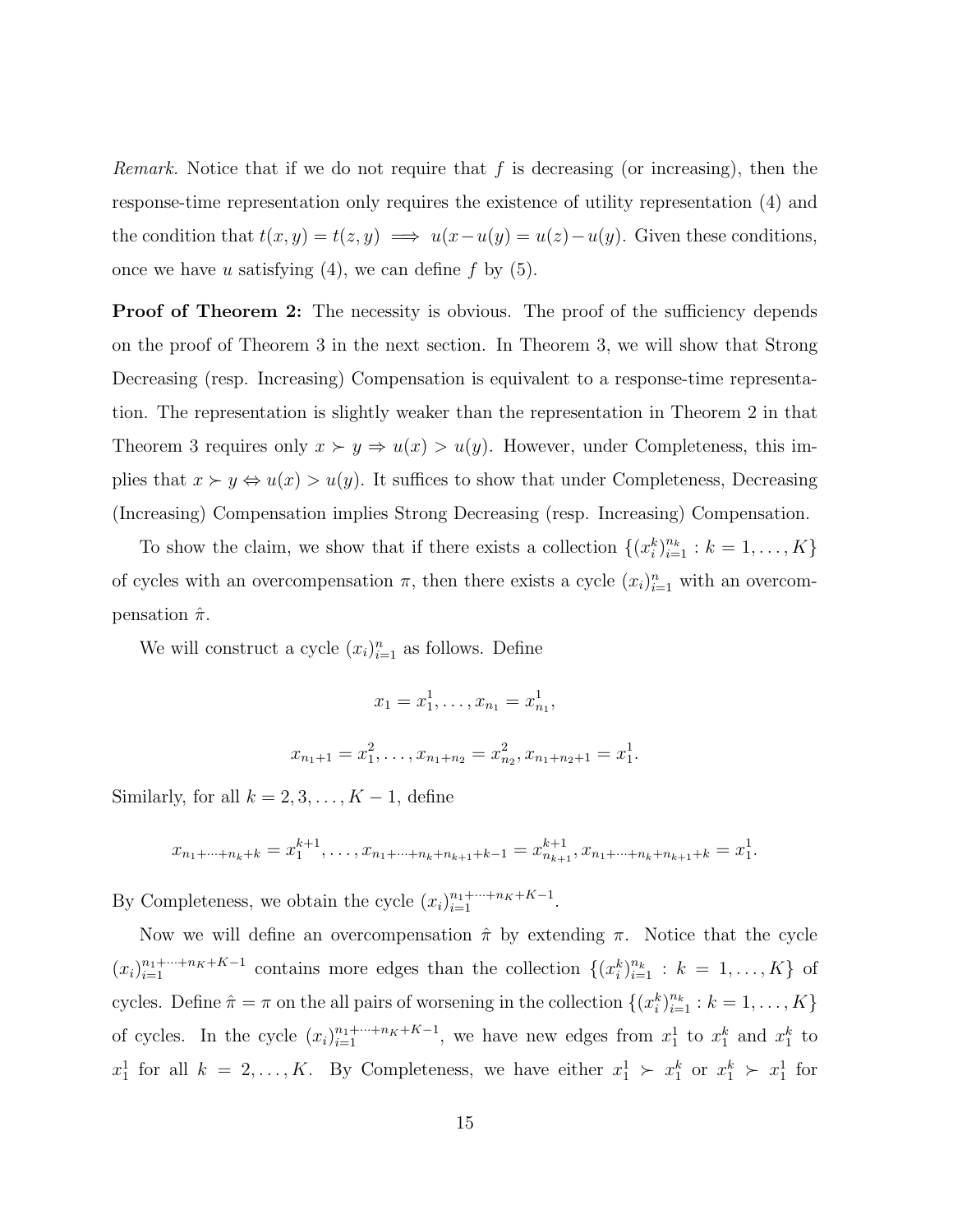each  $k = 2, ..., K$ . If  $x_1^1 \succ x_1^k$ , we define  $\hat{\pi}(x_1^1, x_1^k) = (x_1^k, x_1^1)$ ; if  $x_1^k \succ x_1^1$ , we define  $\hat{\pi}(x_1^k, x_1^1) = (x_1^1, x_1^k)$ . Notice that with this definition, the conditions on the relation on the response times are satisfied with equality. Therefore, since  $\pi$  is an overcompensation for the original collection of cycles, then  $\hat{\pi}$  is an overcompensation for the cycle.

Before we study incomplete (and finite) data in the next section, we mention the relationship between Decreasing (Increasing) Compensation axiom and the two main axioms, Decreasing (resp. Increasing) Monotonicity and Time-Transitivity, in the previous sections.

## Remark: Decreasing (Increasing) Compensation implies Decreasing (resp. Increasing) Monotonicity and Time-Transitivity.

Here, we will show that Decreasing Compensation implies Decreasing Monotonicity. In the appendix, we show that Decreasing Compensation implies Time-Transitivity. Assume that Decreasing Compensation holds. To show Decreasing Monotonicity, suppose by contradiction that  $x \succ y, y \succ z, x \succ z$  and  $t(x, z) \ge \min\{t(x, y), t(y, z)\}\)$ . Consider the case,  $t(x, z) \ge t(x, y)$ . Consider a cycle  $(z, y, x, z)$ . Since  $z \prec y \prec x \succ z$ , there is only one worsening  $(x, z)$ . (Here, we are abusing notation  $\prec$ . For any  $x, y \in X$ , by  $x \prec y$ , we mean  $y \succ x$ . We will abuse the notation in the following.) So we can define a one-to-one function  $\pi$  by  $\pi(x, z) = (x, y)$ . Since  $t(x, z) \ge t(x, y)$ ,  $\pi$  is a compensation function and not onto, which contradicts Decreasing Compensation. The case of  $t(x, z) \ge t(y, z)$  can be proved in the same way.<sup>3</sup>

<sup>&</sup>lt;sup>3</sup>Consider a cycle  $(y, x, z, y)$ . Since  $y \prec x \succ z \prec y$ , in the cycle, there is only one worsening  $(x, z)$ . So we can define a one-to-one function  $\pi$  by  $\pi(x, z) = (z, y)$ . Since  $t(x, z) \ge t(y, z)$ ,  $\pi$  is a compensation function and not onto, which contradicts Decreasing Compensation.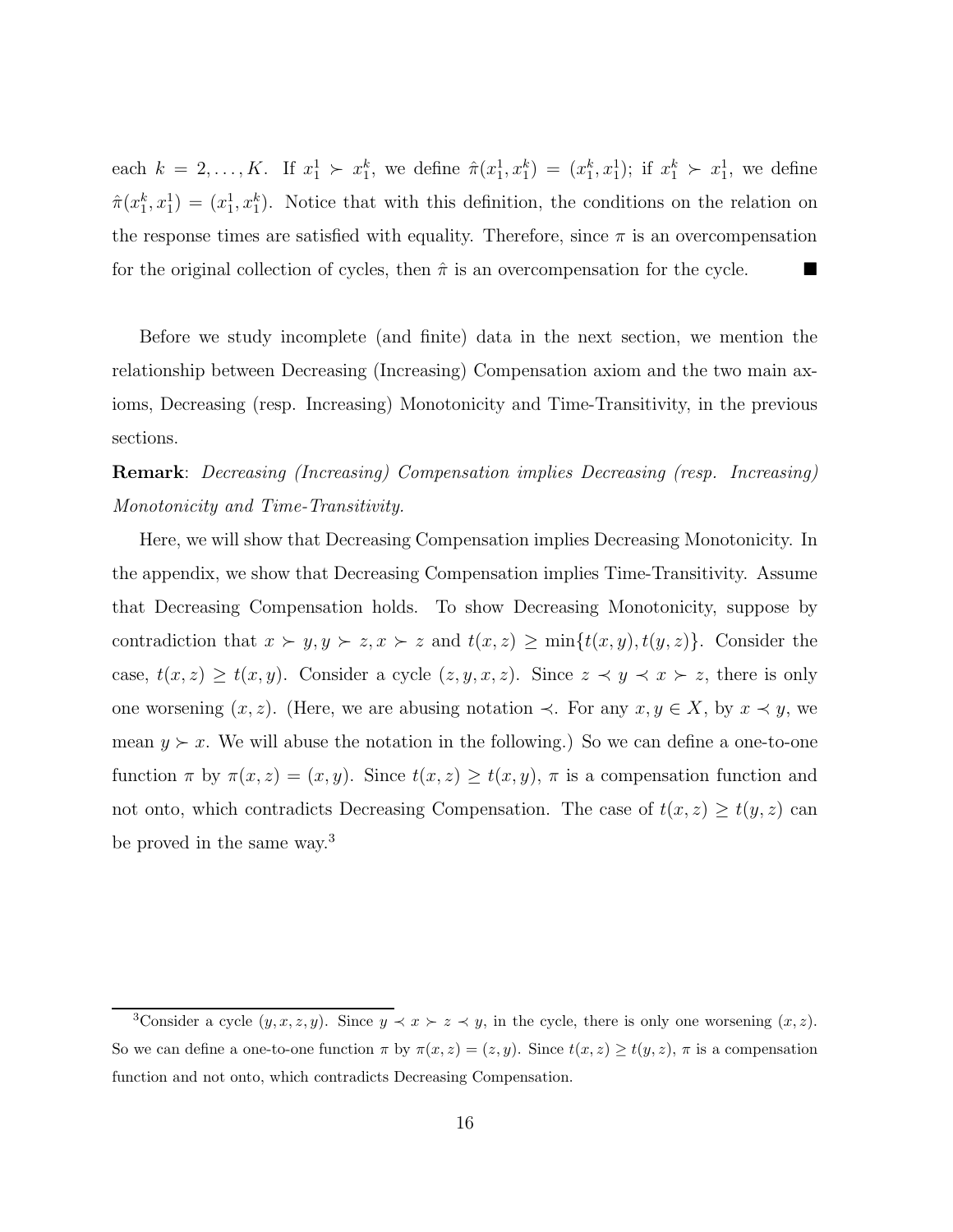#### 4.2 Axioms for Finite and Incomplete Data

In this section, we do not assume Completeness. We will show that a stronger version of Decreasing (Increasing) Compensation characterize the response-time representation. The axiom is stronger only because we consider a collection of cycles instead of one cycle.

#### Definition 4. A set

$$
\{(x_i^k)_{i=1}^{n_k} : k = 1, \dots, K\}
$$

in which  $x_1^k = x_{n_k}^k$  and for all  $i = 1, \ldots, n_k - 1$  either  $x_i^k > x_{i+1}^k$  or  $x_{i+1}^k > x_i^k$  is called a collection of cycles <sup>4</sup> .

We need to modify the concept of compensation accordingly:

**Definition 5.** Given a collection  $\{(x_i^k)_{i=1}^{n_k} : k = 1, ..., K\}$  of cycles, a decreasing (increasing) compensation is a one-to-one function  $\pi$  that maps any pair  $(x_i^k, x_{i+1}^k)$  with  $x_i^k$   $\succ x_{i+1}^k$  into some pair  $(x_{i'}^{k'})$  $_{i^{\prime }}^{k^{\prime }},x_{i^{\prime }}^{k^{\prime }}$  $x_{i'+1}^{k'}$  =  $\pi(x_i^k, x_{i+1}^k)$  with  $x_{i'}^{k'}$ .  $x_{i'+1}^{k'} \succ x_{i'}^{k'}$  $_{i^{\prime }}^{k^{\prime }}$  and  $t(x_{i^{\prime }}^{k^{\prime }})$  $_{i'+1}^{k'}, x_{i'}^{k'}$  $_{i^{\prime }}^{k^{\prime }})\leq$  $(resp. \geq) t(x_i^k, x_{i+1}^k).$ 

Notice that the above definition is different from the one in the previous section only because we do not require  $k = k'$ . In other words, we allow that a pair of worsening in a cycle can be compensated by a pair of improvement in another cycle.

**Definition 6.** Given a collection  $\{(x_i^k)_{i=1}^{n_k} : k = 1, ..., K\}$  of cycles, a decreasing (increasing) compensation  $\pi$  is said to be a decreasing (resp. increasing) overcompensation if (i) there exist k and i such that  $t(\pi(x_i^k, x_{i+1}^k)) < (resp. >) t(x_i^k, x_{i+1}^k)$  or (ii) there exists  $k'$  and i' with  $x_{i'}^{k'}$  $x_{i'+1}^{k'} \succ x_{i'}^{k'}$  $_{i^{\prime }}^{k^{\prime }}$  and  $(x_{i^{\prime }}^{k^{\prime }})$  $_{i'}^{k'}, x_{i'}^{k'}$  $_{i'+1}^{k'} ) \notin range \pi$ .

Given a collection  $\{(x_i^k)_{i=1}^{n_k} : k = 1, \ldots, K\}$  of cycles, if we sum up the utility differences for each k, it must add up to zero (i.e.,  $\sum_{i=1}^{n} u(x_i^k) - u(x_{i+1}^k) = 0$ , where  $n^k + 1 = 1$ ). Hence, if we sum up the sum over k, it must add up to zero (i.e.,  $\sum_{k} \sum_{i=1}^{n} u(x_i^k) - u(x_{i+1}^k) = 0$ ,

<sup>&</sup>lt;sup>4</sup>Sums are mod  $n_k$ .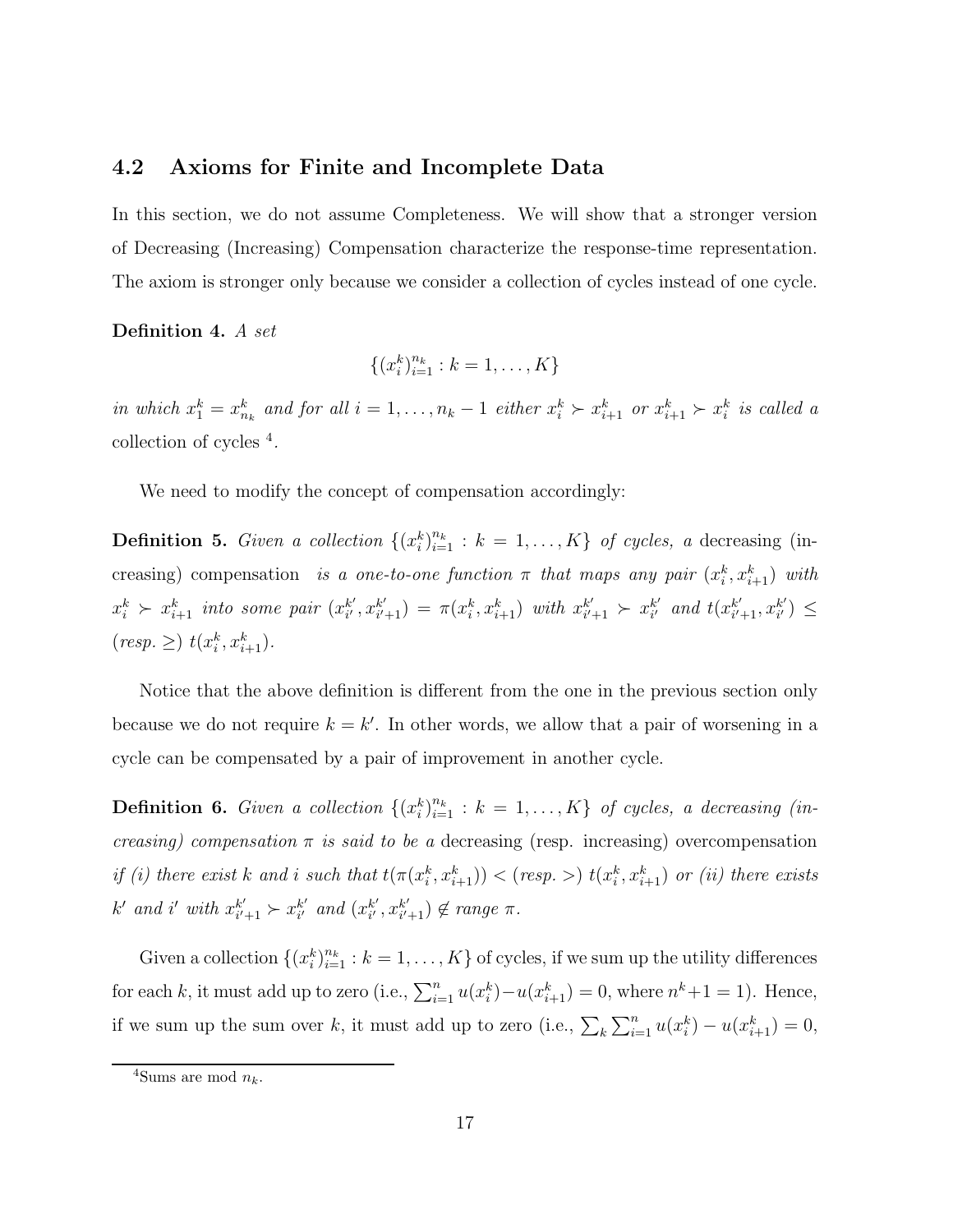where  $n^k + 1 = 1$  for each k). Therefore, by a similar argument in the previous section, there should not exist an overcompensation for the collection of cycles. This means that the following axioms are necessary for each case.

Axiom 12. (Strong Decreasing Compensation) There exists no collection of cycles with a decreasing overcompensation.

Axiom 13. (Strong Increasing Compensation) There exists no collection of cycles with an increasing overcompensation.

The main result in this section shows that the above axiom are also sufficient.

**Theorem 3.**  $\succ$  satisfies Strong Decreasing (Increasing) Compensation if and only if there exists a function  $u: X \to \mathbf{R}$  and a strictly decreasing (resp. increasing) function  $f: T \to$ R such that

$$
x \succ y \implies u(x) > u(y),\tag{6}
$$

and moreover that

$$
u(x) - u(y) = f(t(x, y)).
$$
\n(7)

Remark. Since typical experimental data are finite and often incomplete, the results in the sections are useful to test such data. Moreover, Strong Decreasing Compensation and Strong Increasing Compensation can be checked computationally: in fact there is an efficient algorithm to decide whether a dataset satisfies Strong Decreasing Compensation and Strong Increasing Compensation. This fact is easy to see from the proof of the theorem.

Remark. In the following, we prove the case of decreasing monotonic relationship. Strong Decreasing Compensation holds if and only if there exists a solution to a system of inequalities, and there are efficient algorithms to decide whether a system of linear inequalities has a solution.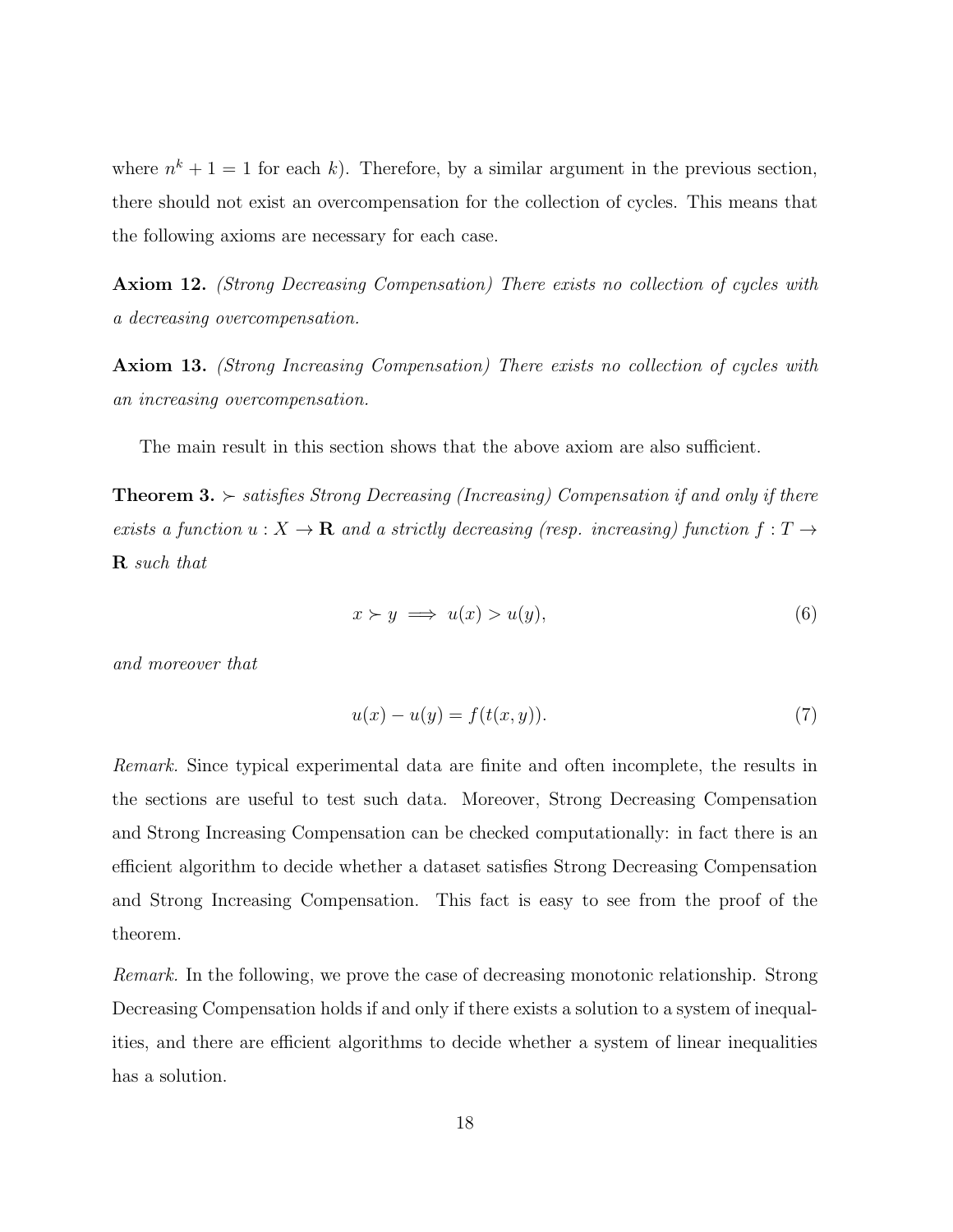In the definitions (8) and (9) in the proof below, we define matrices  $A, B, E$  from the data and then we show that a response-time representation exists if and only if there is a solution  $u$  of the following system of equations and linear inequalities

$$
A \cdot u = 0, \ (B, E) \cdot u \gg 0.
$$

The main part of the proof is to show the existence of a solution is equivalent to Strong Decreasing Compensation.

**Proof of Theorem 3:** We show the proof for case of strictly decreasing  $f$ . Remember that T is the set of  $t \in \mathbf{R}_+$  for which there is  $x, y \in X$  such that  $(x, y, t) \in \succ$ . So we write  $t(x, y)$  to mean the  $t \in \mathbf{R}$  such that  $(x, y, t) \in \succ$ .

Define first a matrix A which has  $|X| + T$  columns in  $| \succ |$  rows. We arrange T columns in a way that the largest  $t$  appears at the last column. (This arrangement is made to capture the implication  $x \succ y \implies u(x) > u(y)$ . This will be clear later.) For each triple  $(x, y, t) \in \succ$  there is a row. In the row corresponding to  $(x, y, t)$  there are zeros in every entry except for a 1 in the row for x, a  $-1$  in the row for y, and a  $-1$  in the row for t. A looks as follows

 ··· x ··· y ··· min T ··· t ··· max T . . . . . . . . . . . . . . . . . . . . . . . . (x,y,t)∈≻ 0 · · · 1 · · · −1 · · · 0 0 · · · −1 · · · 0 . . . . . . . . . . . . . . . . . . . . . . . . (8)

Consider the system  $A \cdot u = 0$ . If there are numbers solving the right hand side of equation (7), then these define a solution  $u \in \mathbb{R}^{|X|+|T|}$ . If, on the other hand, there is a solution  $u \in \mathbf{R}^{|X|+|T|}$  to the system  $A \cdot u = 0$ , then the vector u defines a solution to (7).

Define the matrix B as a matrix with  $|X| + |T|$  columns and one row for every pair  $(t, t')$  with  $t < t'$ . In the row corresponding to  $(t, t')$  with  $t < t'$  there are zeroes in every entry except for a 1 in the column for t and a  $-1$  in the column for t'. In symbols, the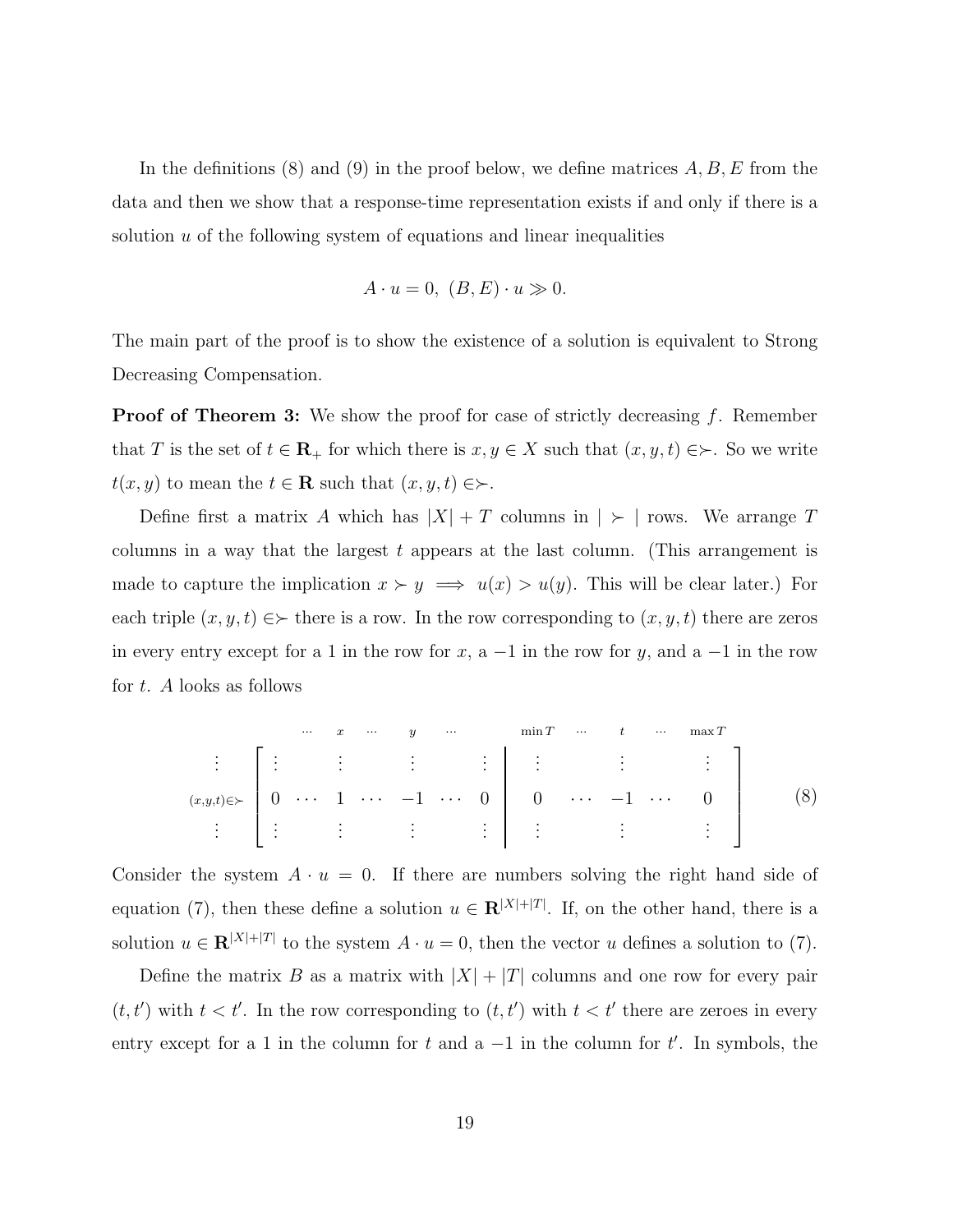row corresponding to  $(t, t')$  is  $1_t - 1_{t'}$ . B looks as follows

$$
\begin{array}{c}\n\vdots \\
t < t'\n\end{array}\n\begin{bmatrix}\n\vdots & \vdots & \vdots & \vdots & \vdots \\
0 & \cdots & 0 & \cdots & 0 & \cdots & 0 \\
\vdots & \vdots & \vdots & \vdots & \vdots & \vdots \\
0 & \cdots & 0 & \cdots & 0 & \cdots & 0 \\
\vdots & \vdots & \vdots & \vdots & \vdots & \vdots & \vdots \\
0 & \cdots & 0 & \cdots & 0 & \cdots & 1 & \cdots & -1 & \cdots & 0 \\
\vdots & \vdots & \vdots & \vdots & \vdots & \vdots & \vdots & \vdots \\
0 & \cdots & 0 & \cdots & 0 & \cdots & 0 & \cdots \\
\vdots & \vdots & \vdots & \vdots & \vdots & \vdots & \vdots & \vdots \\
0 & \cdots & 0 & \cdots & 0 & \cdots & 0 & \cdots \\
\end{bmatrix}\n\tag{9}
$$

Then, the system  $B \cdot u \gg 0$  captures the requirement that f be strictly decreasing.

In third place, we have a matrix E that captures the requirement that  $f(\max T) > 0$ . The matrix E has a single row and  $|X|+T$  columns. It has zeroes everywhere except for 1 in the last column. Note that since f is strictly decreasing and  $f(\max T) > 0$ , it follows that  $f > 0$ . Therefore by equation (7), we have  $x \succ y \implies u(x) > u(y)$ .

To sum up, there is a solution to system (7) and (6) if and only if there is a vector  $u \in \mathbb{R}^{|X|+|T|}$  that solves the following system of equations and linear inequalities

$$
(S1): A \cdot u = 0, (B, E) \cdot u \gg 0.
$$

The entries of A, B, and E are either 0, 1 or  $-1$ . By Lemma 3, then, there is such a solution u to S1 if and only if there is no rational vector  $(\theta, \eta, \lambda)$  that solves the system of equations and linear inequalities as follows:<sup>5</sup>

$$
(S2): \theta \cdot A + \eta \cdot B + \lambda \cdot E = 0, \ (\eta, \lambda) > 0,
$$

where  $(\eta, \lambda) > 0$  means that  $\eta > 0, \lambda \ge 0, \eta \ge 0, \lambda > 0$ , or  $\eta > 0, \lambda > 0$ .

Suppose that there is no solution u of S1. Then, there exists a rational vector  $(\theta, \eta, \lambda)$ that solves the above system of equations and linear inequalities. By multiplying  $(\theta, \eta, \lambda)$ by any positive integer we obtain new vectors that solve  $S2$ , so we can take  $(\theta, \eta, \lambda)$  to be integer vectors. We transform the matrices A using  $\theta$  and  $\eta$ . Define a matrix  $A^*$  from A by letting  $A^*$  have the same number of columns as A and including: (i)  $\theta_r$  copies of the rth row when  $\theta_r > 0$ ; (ii) omitting row r when  $\theta_r = 0$ ; and (iii)  $|\theta_r|$  copies of the rth row

<sup>&</sup>lt;sup>5</sup>We apply Lemma 3 by considering  $B$  in the lemma as an empty matrix.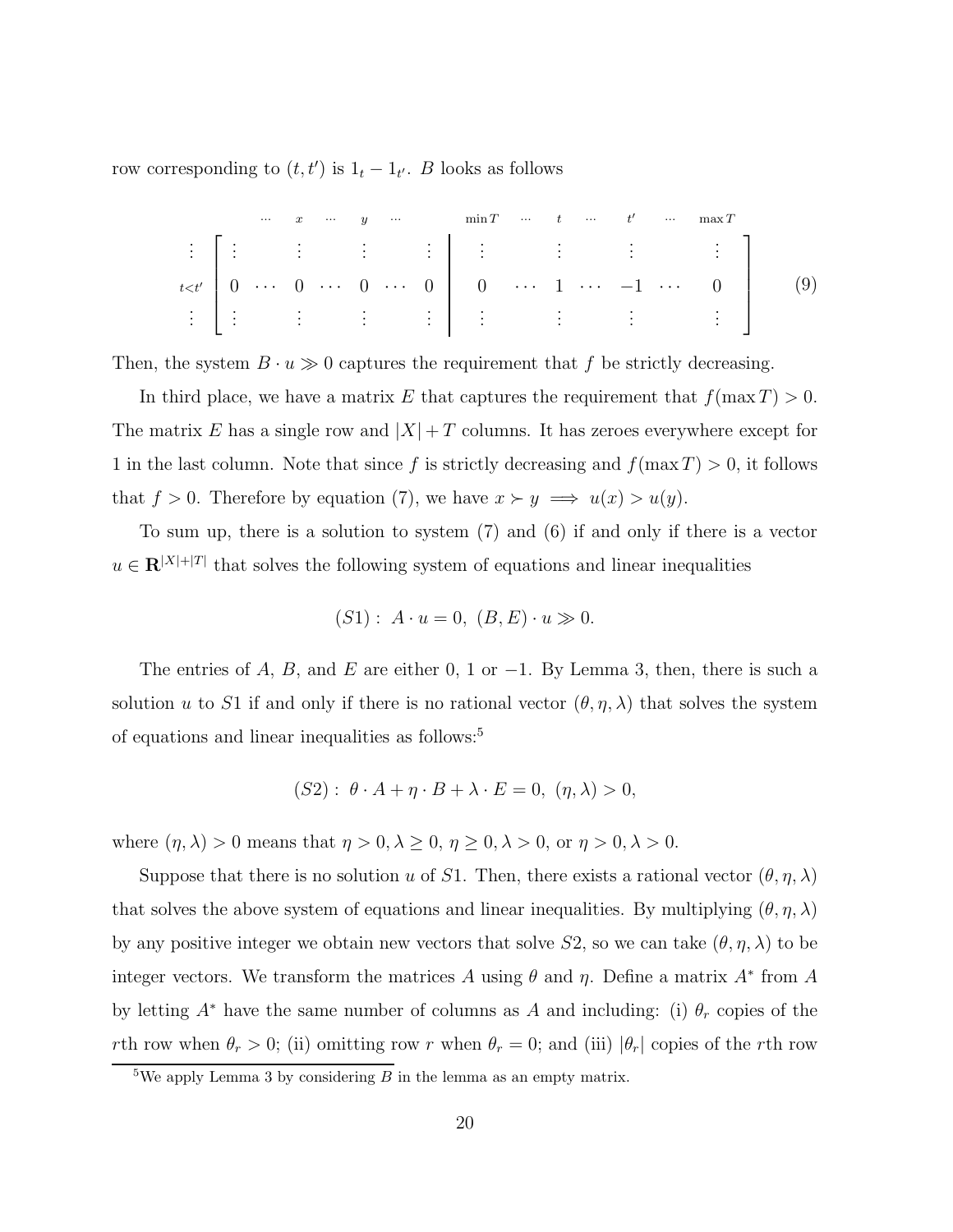multiplied by  $-1$  when  $\theta_r < 0$ . We refer to rows that are copies of some r with  $\theta_r > 0$  as *original* rows, and to those that are copies of some r with  $\theta_r < 0$  as reversed rows.

Similarly, we define the matrix  $B^*$  from B by including the same columns as B and  $\eta_r$  copies of each row (and thus omitting row r when  $\eta_r = 0$ ; recall that  $\eta_r \ge 0$  for all r).

Henceforth, we use the following notational convention: For a matrix D with  $|X|+|T|$ columns, write  $D_1$  for the submatrix of D corresponding to the first |X| columns; let  $D_2$ be the last  $|T|$  column. Thus,  $D = [D_1 | D_2]$ .

Then,  $1 \cdot A_i^* + 1 \cdot B_i^* + \lambda E_i = 0$  for each  $i = 1, 2$ . Moreover,  $B_1^* = 0 = E_1$ . Hence, we obtain  $A_1^* = 0$  and  $1 \cdot A_2^* + 1 \cdot B_2^* = -\lambda E_2 \leq 0$ . The rows of  $B^*$  are vectors in  $\{-1, 0, 1\}^{|X|+T}$ that we can write as  $1_t - 1_{t'}$  with  $t < t'$ .

We can assume without loss of generality that if there is a row associated with  $(t, t')$ , then there is no row associated with  $(t'',t)$  (i.e.  $t'' < t$ ) or with  $(t',t'')$  (i.e.,  $t' < t''$ ). The reason that this is without loss is the following. Say that there are two rows associated with  $(t, t')$  and  $(t', t'')$ . Then the sum of the rows will give

$$
(1t - 1t') + (1t' - 1t'') = 1t - 1t''.
$$

Then the matrix  $B^*$  can be replaced with a matrix which omits the rows for  $(t, t')$  and  $(t', t'')$  and includes instead a row for  $(t, t'')$  while preserving the property that  $1 \cdot A_2^* + 1 \cdot$  $B_2^* = -\lambda E_2 \leq 0.$ 

The matrix  $A_1^*$  defines a graph  $(X, F)$  in which F is a multiset. The matrix  $A^*$  is the incidence matrix of the graph  $(X, F)$ ; note that there is an edge  $(x, y)$  in this graph only if  $x \succ y$  or  $y \succ x$ . By the Poincarè-Veblen-Alexandre theorem, since the sum of the rows of  $A^*$  is zero, the graph can be decomposed into a collection of cycles  $C^1, \ldots, C^K$ .

Each cycle  $C^k$  is a sequence  $(x_i^k)_{i=1}^{n_k}$  such that (i)  $x_{n_k}^k = x_1^k$ , (ii) each pair  $(x_i^k, x_{l+1}^k)$ corresponds to a row  $r(x_l^k, x_{l+1}^k)$  of  $A^*$ , and (iii) in the row  $r(x_l^k, x_{l+1}^k)$ , we have  $-1$  at the column for  $x_l^k$  and 1 at the column for  $x_{l+1}^k$ . Notice that the function r is one-to-one and onto between the edges in F and the rows of  $A^*$ . Also, if the row  $r(x_l^k, x_{l+1}^k)$  is a reversed row, then  $x_l^k \succ x_{l+1}^k$  because in A, we have 1 at the column for  $x_l^k$  and  $-1$  at the column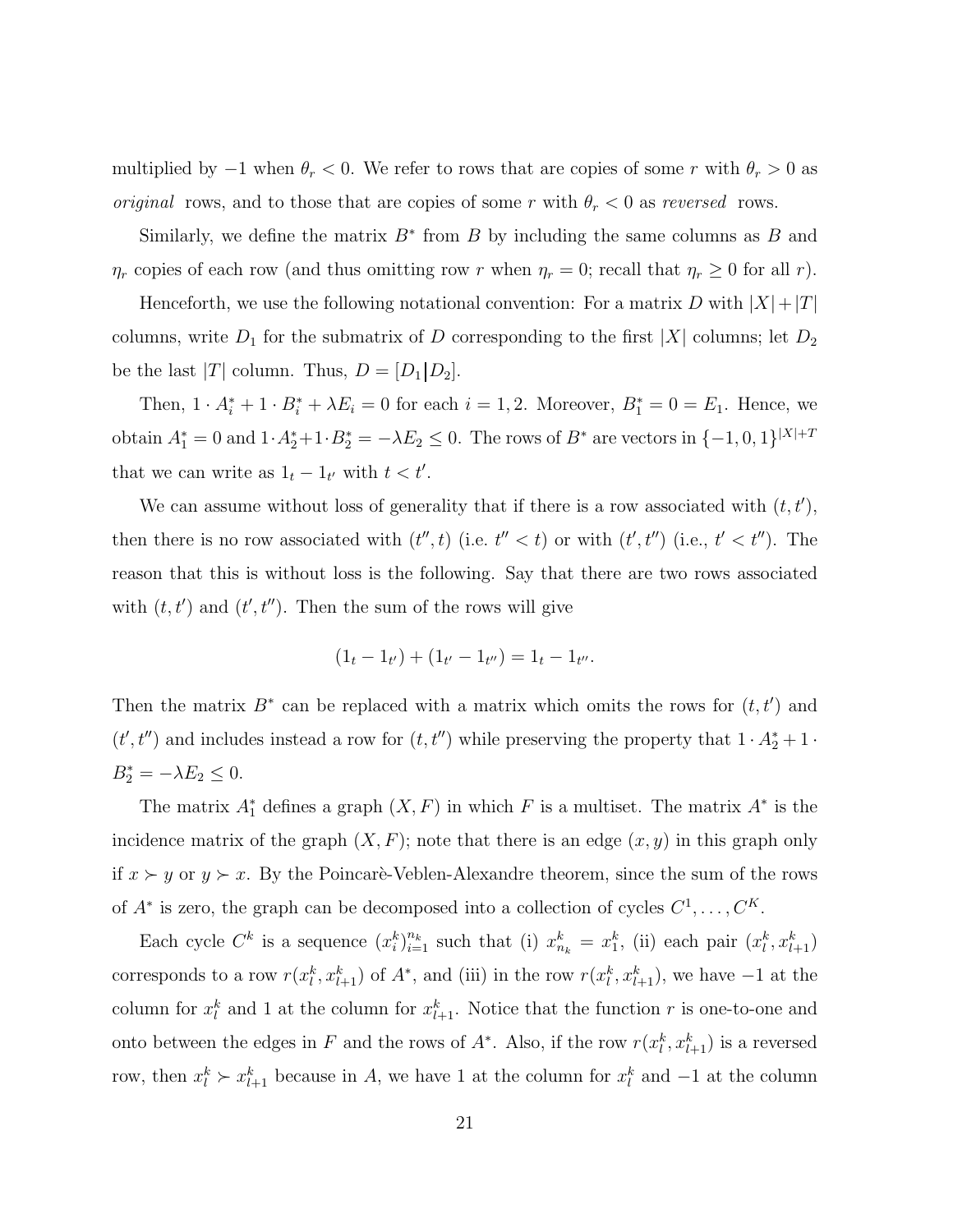for  $x_{l+1}^k$ . Similarly, if  $r(x_l^k, x_{l+1}^k)$  is an original row, then  $x_{l+1}^k \succ x_l^k$  because in A, we have  $-1$  at the column for  $x_l^k$  and 1 at the column for  $x_{l+1}^k$ .

The rows of A are identified with a triple  $(x, y, t) \in \succ$ . For each  $(x, y)$  there is at most one row associated to  $(x, y, t(x, y))$ . So we identify each row r with the corresponding pair  $(x, y)$ , and write  $t(r)$  for  $t(x, y)$ .

Suppose first that there are no reversed rows in  $A^*$ . Then, it is a violation of Strong Decreasing Compensation because there exists a cycle  $(x_i)$  with  $x_{i+1} \succ x_i$  for all i (with addition mod  $n$ ).

**Lemma 1.** For each  $k \in K$ , for each reversed row  $r(x_l^k, x_{l+1}^k)$  of  $C^k$ , there is an original row  $\pi(r(x_l^k, x_{l+1}^k))$  of  $A^*$  with  $t(\pi(r(x_l^k, x_{l+1}^k))) \leq t(r(x_l^k, x_{l+1}^k))$ . The function  $\pi$  is one-toone.

*Proof.* If the row  $r(x_l^k, x_{l+1}^k)$  in  $A^*$  is reversed, then in the column for  $t^* = t(x_l^k, x_{l+1}^k)$  there is a 1 in row  $r(x_l^k, x_{l+1}^k)$ . Then,  $1 \cdot A_2^* + 1 \cdot B_2^* \leq 0$  means that in the column for  $t^*$  there is some row  $\rho$  of  $A^*$  or of  $B^*$  in which the entry in the column for  $t^*$  is  $-1$ . There are two cases to consider.

**Case** 1: Firstly, if row  $\rho$  is in  $A^*$ , then  $\rho$  must be an original row because its entry in column  $t^*$  is  $-1$ . Let  $\pi(r(x_l^k, x_{l+1}^k))$  be equal to  $\rho$ . We have

$$
t(\pi(r(x_l^k, x_{l+1}^k))) = t^* = t(r(x_l^k, x_{l+1}^k)).
$$

**Case** 2: Secondly, if row  $\rho$  is in  $B^*$  then  $\rho$  corresponds to some pair  $(t, t^*)$  with  $t < t^*$ . The reason is that there is a  $-1$  in row  $\rho$  and column  $t^*$ , and hence  $\rho = 1_t - 1_{t^*}$  for some  $t < t^*$ . Moreover, by the assumption, there is no row that corresponds to some pair  $(t', t)$ with  $t' < t$ . Therefore there is a 1 in the column for t and row  $\rho$  in  $B^*$ , and no -1 in the column for t in  $B^*$ . Then,  $A_2^* + B_2^* < 0$  implies that there is a row  $\hat{\rho}$  in  $A^*$  for which the column for t has a -1. The row  $\hat{\rho}$  must then be original. Let  $\pi(r(x_l^k, x_{l+1}^k)) = \hat{\rho}$ . Note that  $t = t(\hat{\rho}) < t^*$ . We have

$$
t(\pi(r(x_l^k, x_{l+1}^k))) < t^* = t(r(x_l^k, x_{l+1}^k)).\tag{10}
$$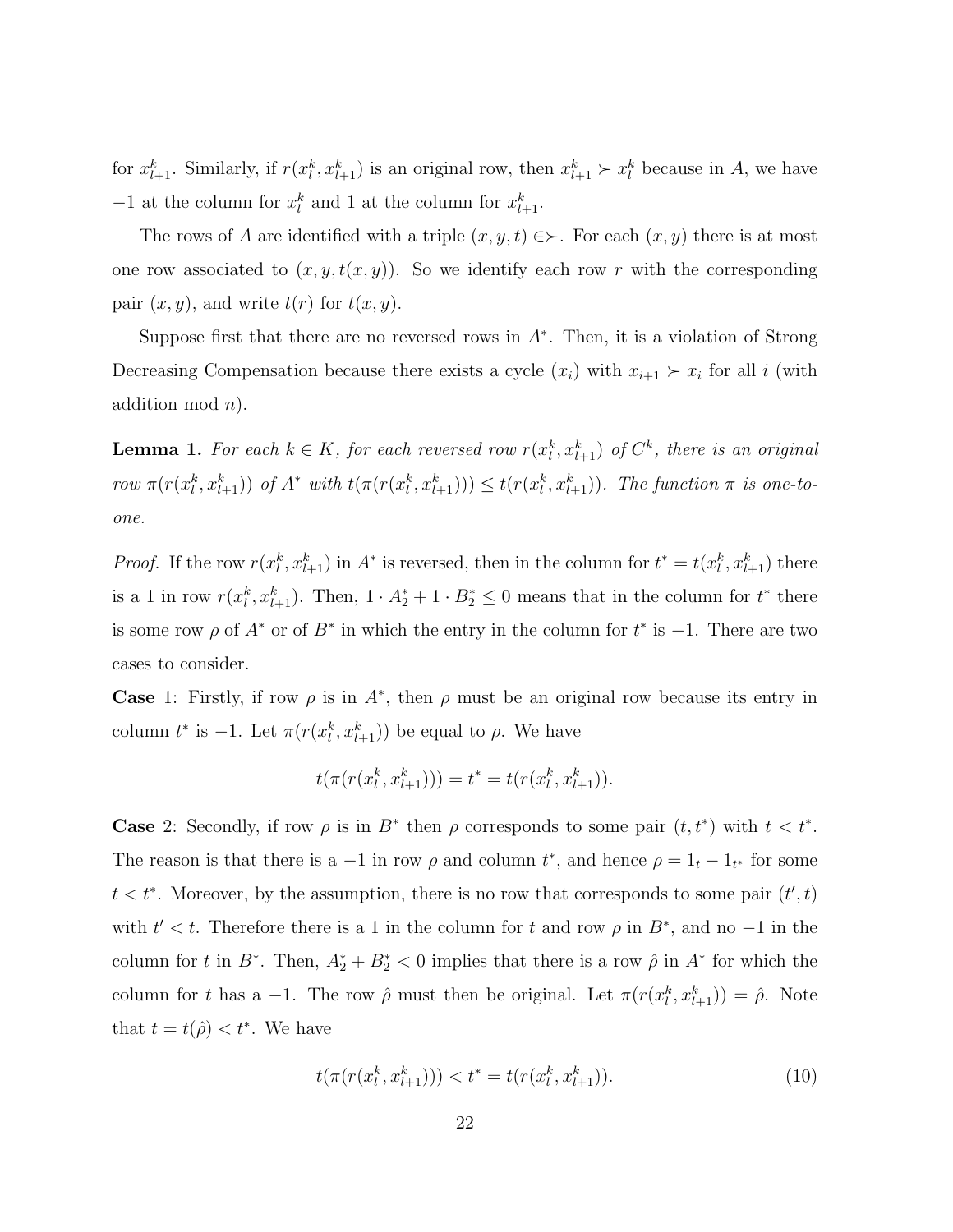In this way, we have assigned  $\pi(r(x_l^k, x_{l+1}^k))$  to  $r(x_l^k, x_{l+1}^k)$ . In order to proceed, we define  $A^*(1)$  and  $B^*(1)$  by deleting the rows used above from  $A^*$  and  $B^*$ . In particular, in Case 1, we delete  $r(x_l^k, x_{l+1}^k)$  and  $\pi(r(x_l^k, x_{l+1}^k))$  from  $A^*$  to define  $A^*(1)$ . We define  $B^*(1) = B^*$ . In Case 2, we delete  $r(x_l^k, x_{l+1}^k)$  and  $\pi(r(x_l^k, x_{l+1}^k))$  from  $A^*$  in order to define  $A^*(1)$ . From  $B^*$ , we delete the row  $\rho$  which corresponds to the pair  $(t, t^*)$  in order to define  $B^*(1)$ . Note that in either case, the sum of deleted rows in the last |T| columns is zero. Since  $1 \cdot A_2^* + 1 \cdot B_2^* \le 0$ , it follows that  $1 \cdot A_2^*(1) + 1 \cdot B_2^*(1) \le 0$ .

Now with  $A^*(1)$  and  $B^*(1)$ , we proceed to define the function  $\pi$ : we choose a reversed row from A<sup>∗</sup> (1) and assign an original row exactly in the same way above. After deleting the corresponding rows, we obtains matrices  $A^*(2)$  and  $B^*(2)$  by the same procedure that produced  $A^*(1)$  and  $B^*(1)$ . We keep this construction until we exhaust all rows in  $A^*$ . This ensures that the function  $\pi$  is one-to-one because when a row is selected to be the image of  $\pi$  it is deleted from the corresponding matrix, and unavailable for assignment in the rest of the process. The process must ends after a finite number of steps, say  $n$ , because the number of rows in  $A^*$  is finite.  $\Box$ 

Suppose that the process of the deletion at the end of the proof of Lemma 1 ends after n steps. Now consider matrices  $A^*(n)$  and  $B^*(n)$ . To finish the proof, it suffices to show the following lemma because it will exhibit an overcompensation.

**Lemma 2.** (i)  $\pi$  is not onto; or (ii) there exists a reversed row  $r(x_l^k, x_{l+1}^k)$  such that  $t(\pi(r(x_l^k, x_{l+1}^k))) < t(r(x_l^k, x_{l+1}^k)).$ 

*Proof.* There are two cases to consider. The first case is when  $\lambda > 0$ ; the second case is when  $\lambda = 0$ .

**Case** 1: Consider the case  $\lambda > 0$ . Since  $1 \cdot A_2^*(n) + 1 \cdot B_2^*(n) + \lambda E_2 = 0$  and the last column of  $E_2$  is 1, there must be a row  $\rho$  in  $A_2^*(n)$  or in  $B_2^*(n)$  which has  $-1$  at the last column.

**Subcase** 1.1:  $\rho$  is in  $A_2^*(n)$ . Then the row is an original row. Since the row is in  $A_2^*(n)$ (and not deleted),  $\rho \notin \text{range } \pi$ . This completes the proof.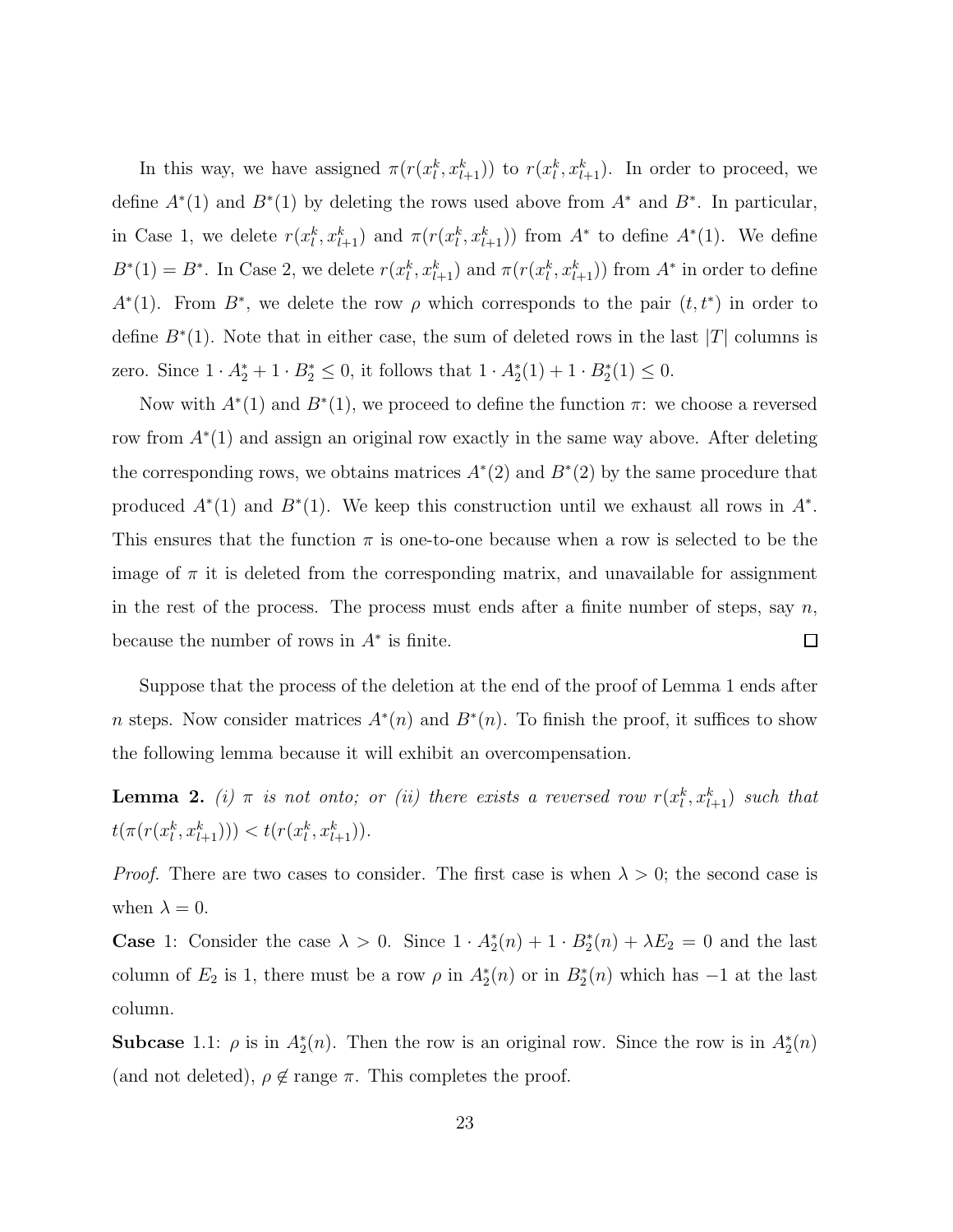**Subcase** 1.2:  $\rho$  is in  $B_2^*(n)$ . Then  $\rho$  corresponds to some pair  $(t, \max T)$  with  $t < \max T$ . The reason is that there is a −1 in row  $\rho$  and column max T, and hence  $\rho = 1_t - 1_{\max T}$  for some  $t < \max T$ . Moreover, by the assumption, there is no row that corresponds to some pair  $(t',t)$  with  $t' < t$ . Therefore, there is a 1 in the column for t and row  $\rho$  in  $B^*(n)$ , and no -1 in the column for t in  $B^*(n)$ . Then,  $A_2^*(n) + B_2^*(n) < 0$  implies that there is a row  $\hat{\rho}$  in  $A^*(n)$  for which the column for t has a -1. The row  $\hat{\rho}$  must then be original. Since the row is in  $A_2^*(n)$  (and not deleted),  $\hat{\rho} \notin \text{range } \pi$ . So,  $\pi$  is not onto. This completes the proof for the first case.

**Case** 2: Consider the case  $\lambda = 0$ . Since  $(\eta, \lambda) > 0$ , then  $\eta > 0$ . So  $B^*$  is not zero. there must be a row in  $B_2^*$  in which there exists 1 in a column and there is no  $-1$  at the column because the assumption on B. Since  $1 \cdot A_2^* + 1 \cdot B_2^* \leq 0$ , the 1 in  $B_2^*$  must be canceled out some −1 in A<sup>∗</sup> . Therefore, Case 2 must exist in Lemma 1. Therefore, (10) holds. So there exists a reversed row  $r(x_l^k, x_{l+1}^k)$  such that  $t(\pi(r(x_l^k, x_{l+1}^k))) < t(r(x_l^k, x_{l+1}^k))$ .  $\Box$ 

To finish the proof of Theorem 3, in the collection  $\{(x_i^k)_{i=1}^{n_k}\}_{k=1}^K$  of cycles, remember that if the row  $r(x_l^k, x_{l+1}^k)$  is a reversed row, then  $x_l^k \succ x_{l+1}^k$ ; and if  $r(x_l^k, x_{l+1}^k)$  is an original row, then  $x_{l+1}^k \succ x_l^k$ . So the function  $\pi$  is a function from a pair of worsening to a pair of improvement, as desired. By Lemma 1,  $\pi$  is a compensation function. Moreover, Lemma 2 shows that  $\pi$  is an overcompensation. Thus we obtain a violation of Strong Decreasing Compensation.

The proof for the case of increasing  $f$  is almost identical. We need to change the definition (9) of B and the definition of E. In B, we need to flip 1 and  $-1$ , which makes f strictly increasing. In E, we put 1 in the column of  $\min T$  instead of  $\max T$ , which gives us  $f(\min T) > 0$ . Together with strictly increasingness of f, we have  $f > 0$ .

In Lemma 1, we need to flip the inequality as  $t(\pi(r(x_l^k, x_{l+1}^k))) \geq t(r(x_l^k, x_{l+1}^k))$ . In Lemma 2, we need to flip the inequality as  $t(\pi(r(x_l^k, x_{l+1}^k))) > t(r(x_l^k, x_{l+1}^k))$ .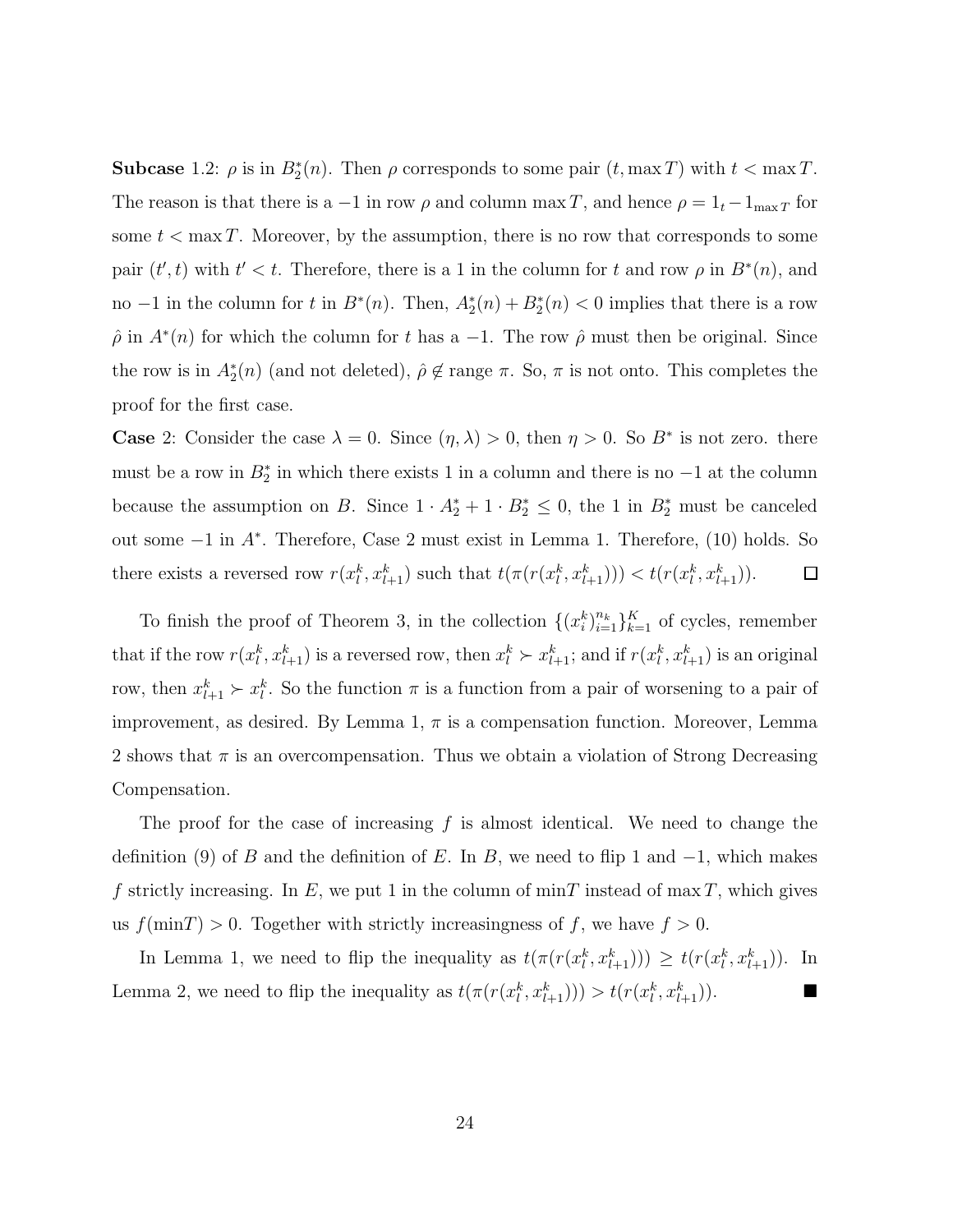## References

- Chabris, C. F., C. L. Morris, D. Taubinsky, D. Laibson, and J. P. Schuldt (2009): "The allocation of time in decision-making," Journal of the European Economic Association, 7, 628–637.
- Chambers, C. P. and F. Echenique (2011): "On the consistency of data with bargaining theories," Forthcoming, Theoretical Economics.
- Clithero, J. A. and A. Rangel (2013): "Combining Response Times and Choice Data Using a Neuroeconomic Model of the Decision Process Improves Out-of-Sample Predictions," unpublished, California Institute of Technology.
- DEBREU, G. (1958): "Stochastic choice and cardinal utility," *Econometrica: Journal of* the Econometric Society, 440–444.
- Fudenberg, D., P. Strack, and T. Strzalecki (2015): "Stochastic choice and optimal sequential sampling," working paper.
- GABAIX, X., D. LAIBSON, G. MOLOCHE, AND S. WEINBERG (2006): "Costly information acquisition: Experimental analysis of a boundedly rational model," The American Economic Review, 1043–1068.
- KOHFELD, D. L.  $(1971)$ : "Simple reaction time as a function of stimulus intensity in decibels of light and sound." Journal of experimental psychology, 88, 251.
- Kohfeld, D. L., J. L. Santee, and N. D. Wallace (1981): "Loudness and reaction time: I," Attention, Perception, & Psychophysics, 29, 535–549.
- Krajbich, I., B. Oud, and E. Fehr (2014): "Benefits of Neuroeconomic Modeling: New Policy Interventions and Predictors of Preference," The American Economic Review, 104, 501–506.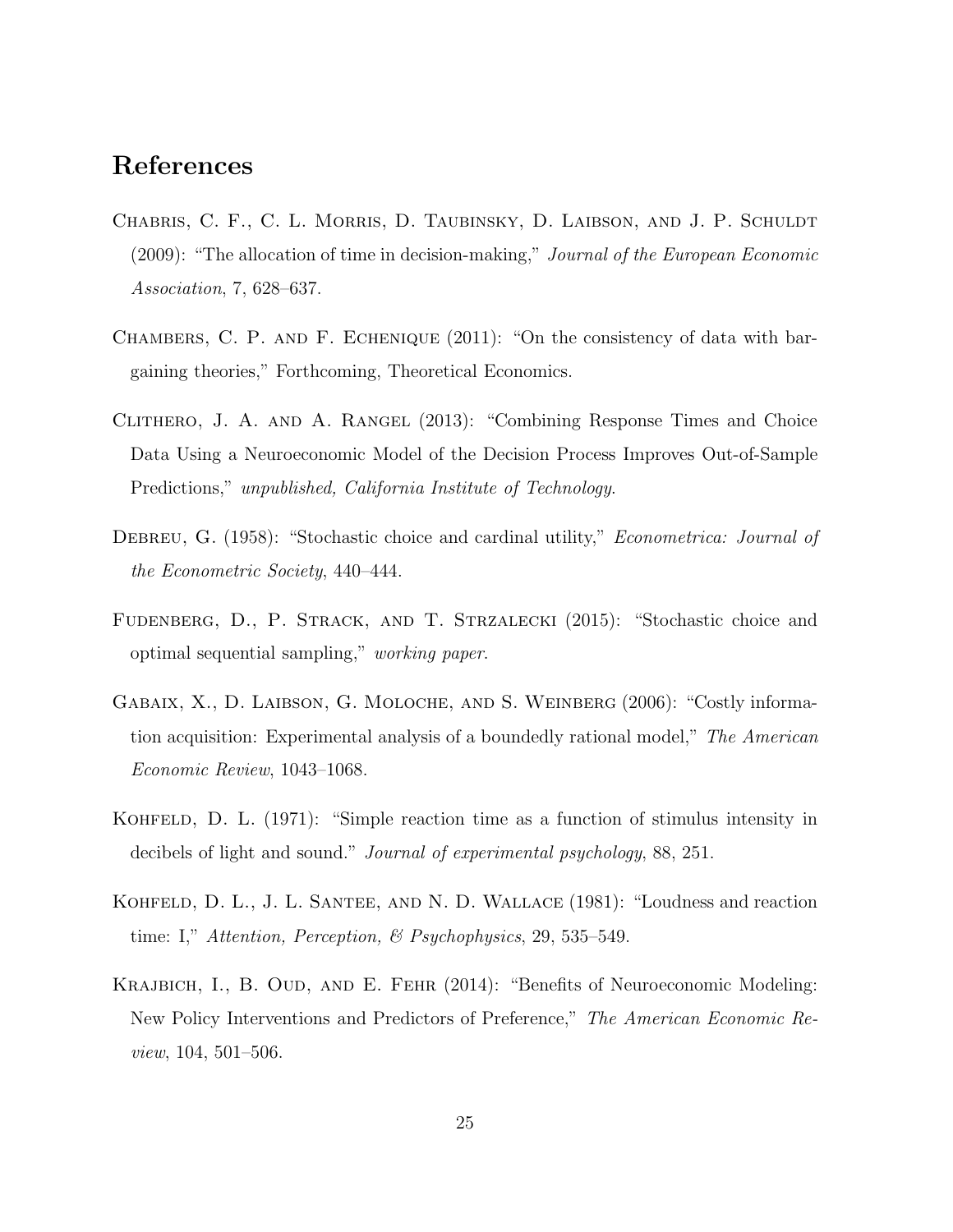- KRANTZ, D., D. LUCE, P. SUPPES, AND A. TVERSKY (1971): Foundations of measurement, Vol. I: Additive and polynomial representations, Academic press.
- Luce, R. D. (1986): Response times, 8, Oxford University Press.
- MANSFIELD, R. (1973): "Latency functions in human vision," *Vision research*, 13, 2219– 2234.
- PIOVESAN, M. AND E. WENGSTRÖM (2009): "Fast or fair? A study of response times," Economics Letters, 105, 193–196.
- RATCLIFF, R. (1978): "A theory of memory retrieval." *Psychological review*, 85, 59.
- Rubinstein, A. (2007): "Instinctive and cognitive reasoning: A study of response times," The Economic Journal, 117, 1243–1259.
- $(2013)$ : "Response time and decision making: An experimental study," Judgment and Decision Making, 8, 540–551.
- SCHOTTER, A. AND I. TREVINO (2014): "Is response time predictive of choice? An experimental study of threshold strategies," .
- SCOTT, D. (1964): "Measurement structures and linear inequalities," *Journal of mathe*matical psychology, 1, 233–247.
- WILCOX, N. T. (1993): "Lottery choice: Incentives, complexity and decision time," The Economic Journal, 1397–1417.

#### A Appendix: Theorem of the Alternative

We make use of the following version of the theorem of the alternative. See Lemma 12 in Chambers and Echenique (2011). It has solutions over the real field in the primal system, and over the rational field in the dual.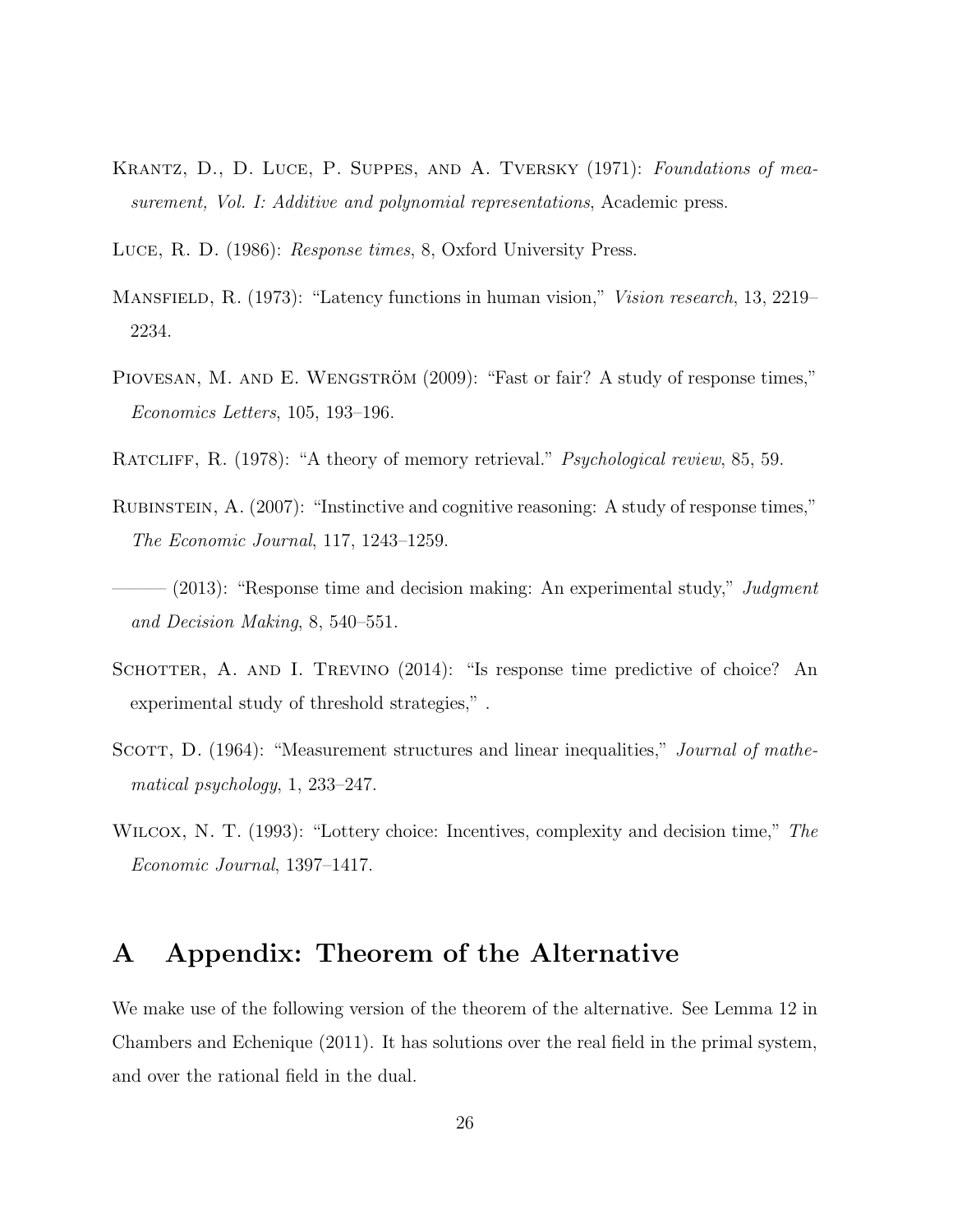**Lemma 3.** Let A be an  $m \times n$  matrix, B be an  $l \times n$  matrix, and E be an  $r \times n$  matrix. Suppose that the entries of the matrices  $A, B,$  and  $E$  are rational numbers. Exactly one of the following alternatives is true.

- 1. There is  $u \in \mathbb{R}^n$  such that  $A \cdot u = 0$ ,  $B \cdot u \ge 0$ , and  $E \cdot u \gg 0$ .
- 2. There is  $\theta \in \mathbb{Q}^m$ ,  $\eta \in \mathbb{Q}^l$ , and  $\pi \in \mathbb{Q}^r$  such that  $\theta \cdot A + \eta \cdot B + \pi \cdot E = 0$ ;  $\pi > 0$  and  $\eta \geq 0$ ,

where  $\pi > 0$  means that all of the coordinates are nonnegative and some coordinates are positive.

#### B Appendix: Theorem 1 in Krantz et al. (1971) (p.147)

**Theorem 4.** Let A be a nonempty set,  $A^*$  be a nonempty subset of  $A \times A$ , and  $\succeq$  be a binary relation on A<sup>∗</sup> . Suppose that

- $\geq$  is complete and transitive,
- If  $ab, bc \in A^*$ , then  $ac \in A^*$ ,
- If  $ab, bc \in A^*$ , then  $ac \succ ab, ac \succ bc$ ,
- If ab, bc, a'b', b'c'  $\in A^*$  ab  $\succsim a'$ b', and bc  $\succsim b'c'$ , then ac  $\succsim a'c'$ ,
- If ab, cd  $\in A^*$  and ab ≻ cd, there exist  $d', d'' \in A$  such that ad' ~ cd ~  $d''b$ ,
- For any sequence  $\{a_i\}$ , if  $a_{i+1}a_i \sim a_2a_1$  for all i and there exist  $d'd'' > a_ia_1$  for all i, then the sequence is finite.

Then, there exists  $\psi : A^* \to \mathbf{R}_{++}$  such that for all  $a, b, c, d \in A$ (i) if ab,  $cd \in A^*$ , then

$$
ab \succsim cd \Leftrightarrow \psi(ab) \geq \psi(cd).
$$